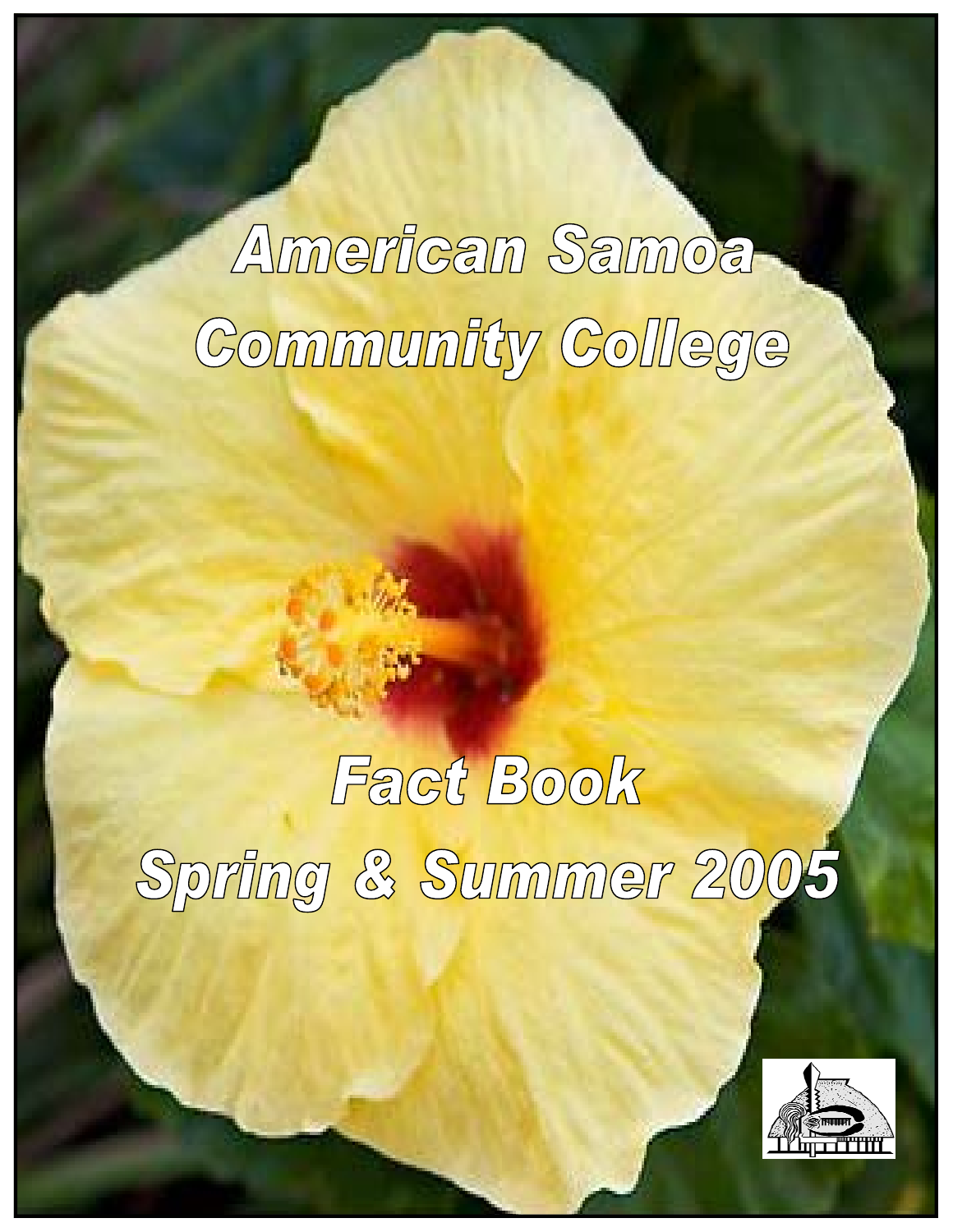## OVERALL ENROLLMENT BY ACADEMIC YEAR



| <b>Academic Year</b> | Fall | <b>Spring</b> | <b>Summer</b> | <b>Total</b> |
|----------------------|------|---------------|---------------|--------------|
|                      |      |               |               |              |
| 2000-2001            | 956  | 980           | 592           | 2528         |
| 2001-2002            | 1178 | 1138          | 699           | 3015         |
| 2002-2003            | 1367 | 1255          | 853           | 3475         |
| 2003-2004            | 1537 | 1285          | 857           | 3679         |
| 2004-2005            | 1550 | 1352          | 1050          | 3952         |
| <b>TOTAL</b>         | 6588 | 6010          | 4051          | 16649        |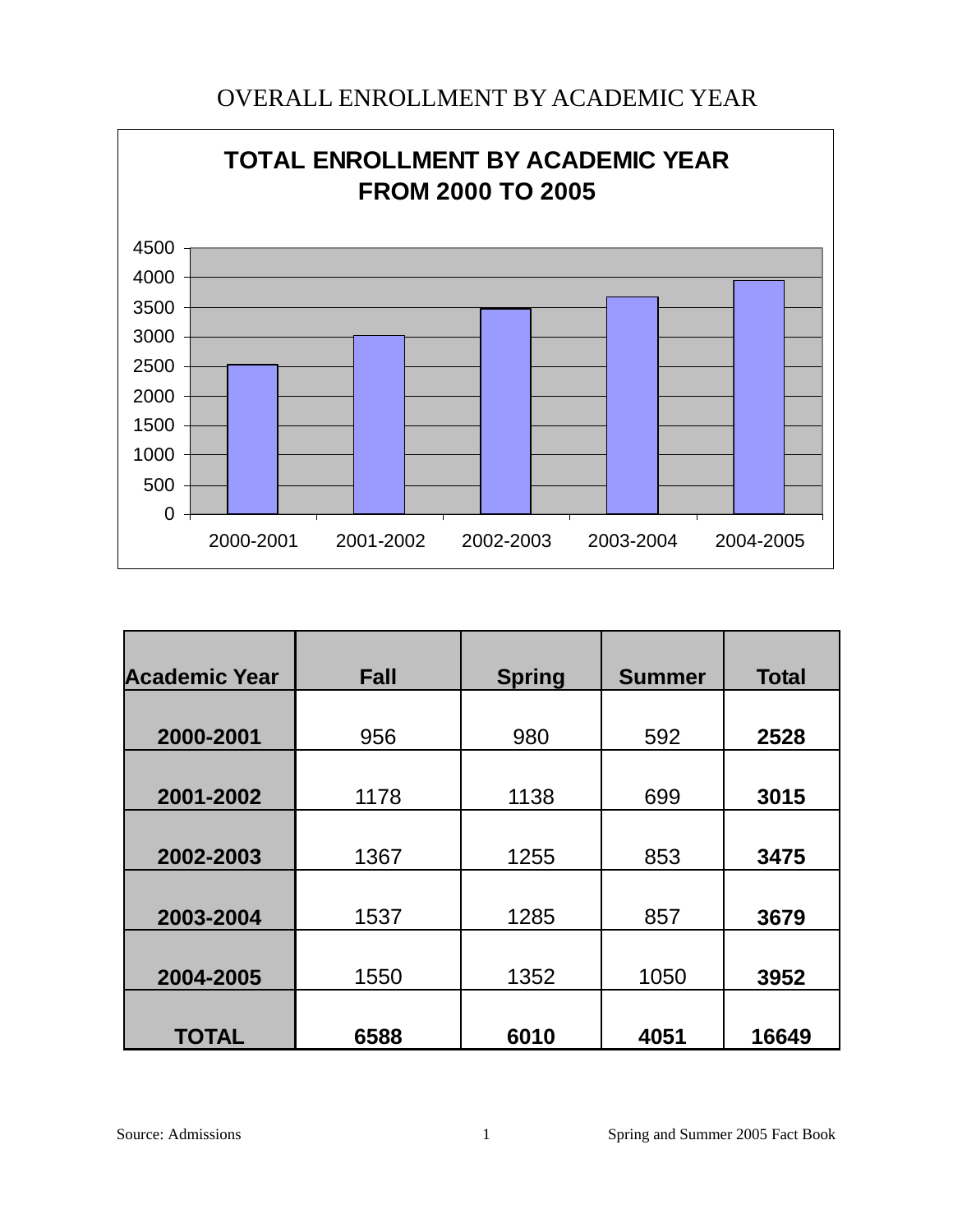## OVERALL ENROLLMENT BY SEMESTER



Highest increase in Spring Enrollment was from 2001 to 2002 and the lowest increase was from 2003 to 2004.



From 2001, there has been a steady increase in enrollment of 10% except from 2003 to 2004 which yielded a .2% increase.

Source: Admissions 2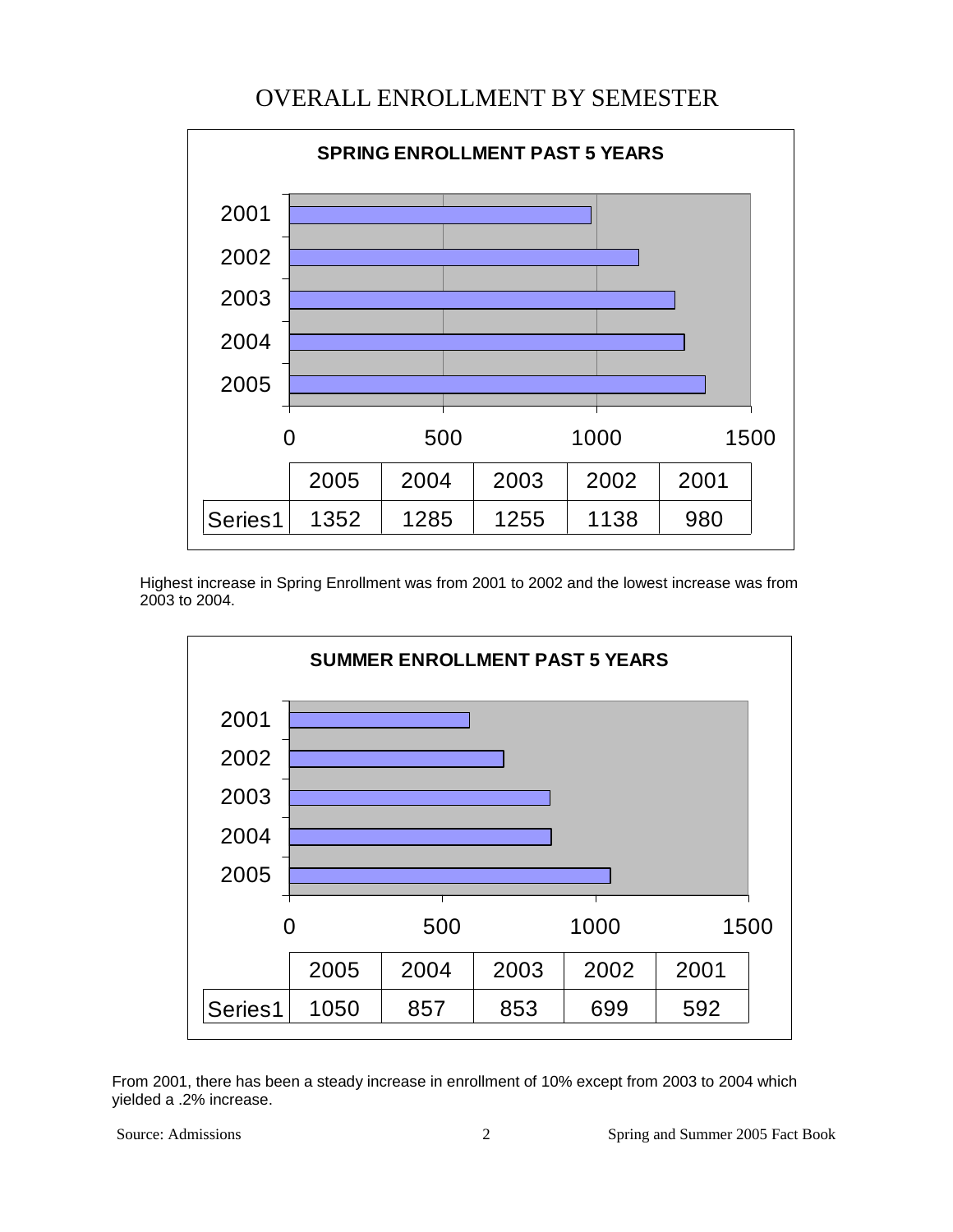#### GENDER ENROLLMENT



#### **2005 SPRING SEMESTER ENROLLMENT BY GENDER**



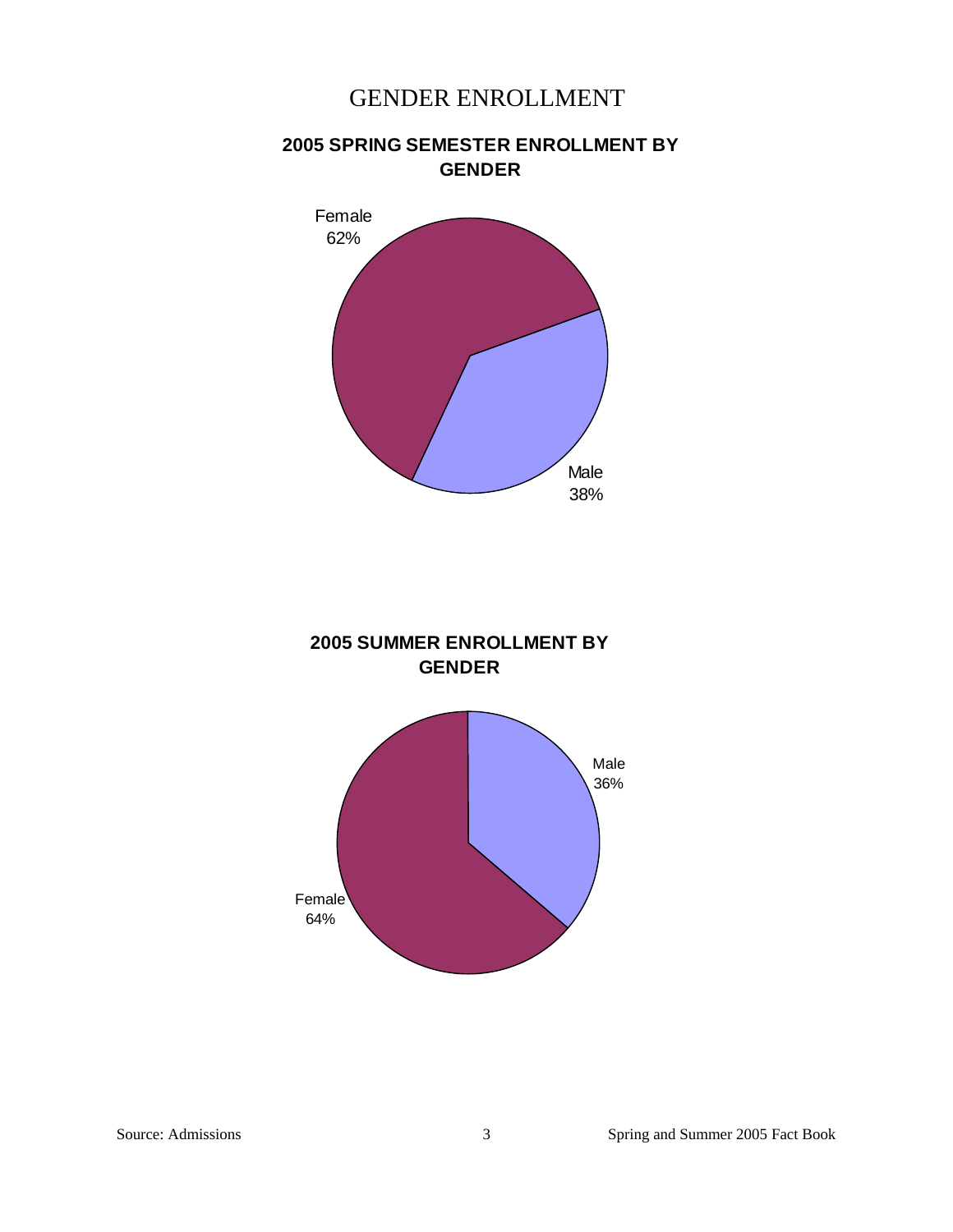### HISTORICAL GENDER ENROLLMENT



**COMPARISON OF GENDER ENROLLMENT FOR PAST FIVE SPRING SEMESTERS** 

There is an average of 21 % more Females than Males enrolled during Spring Semesters.





There is an average of 20% more Females than Males enrolled in the Summer Semesters for the past 5 years. However in Summer of 2002, there was 30% more Males than Females.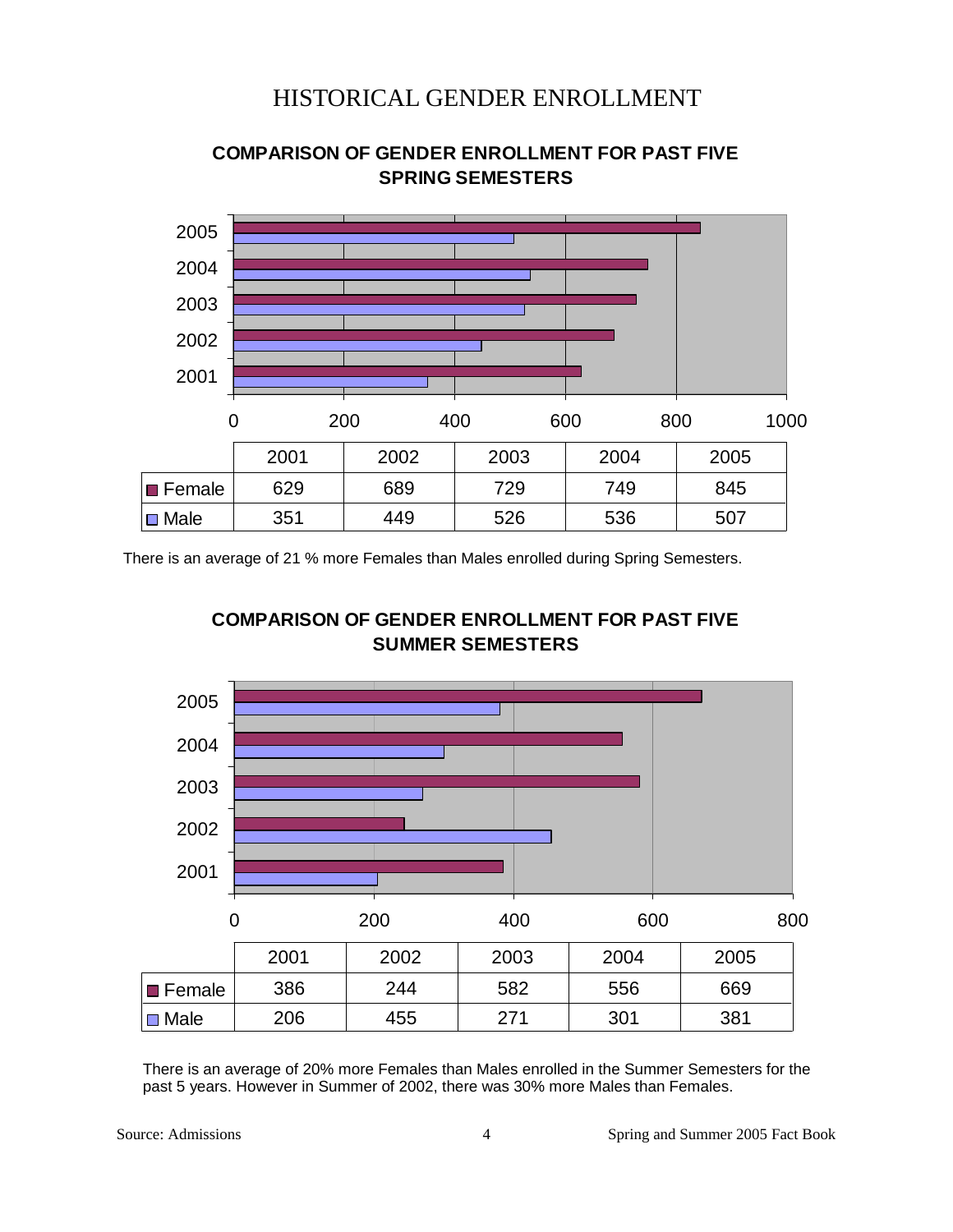

| <b>SPRING</b> | <b>New</b> | <b>Continuing</b> | <b>Returning</b> | <b>Total</b> |
|---------------|------------|-------------------|------------------|--------------|
|               |            |                   |                  |              |
| 2001          | 149        | 736               | 95               | 980          |
|               |            |                   |                  |              |
| 2002          | 167        | 819               | 152              | 1138         |
|               |            |                   |                  |              |
| 2003          | 188        | 930               | 137              | 1255         |
|               |            |                   |                  |              |
| 2004          | 154        | 1049              | 82               | 1285         |
|               |            |                   |                  |              |
| 2005          | <b>185</b> | 1032              | <b>135</b>       | 1352         |
|               |            |                   |                  |              |
| Total         | 843        | 4566              | 601              | 6010         |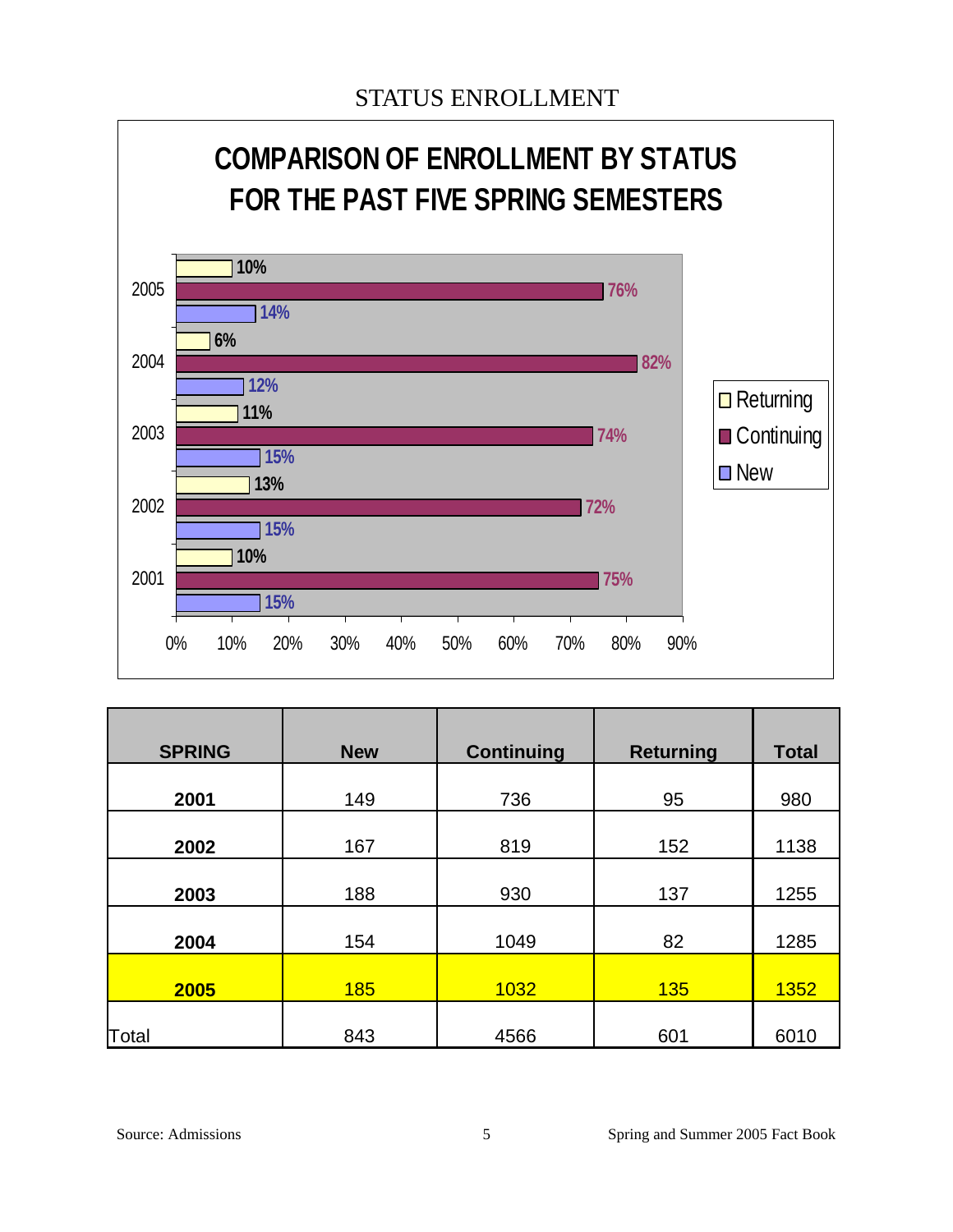

| <b>SUMMER</b> | <b>New</b> | <b>Continuing</b> | <b>Returning</b> | <b>Total</b> |
|---------------|------------|-------------------|------------------|--------------|
|               |            |                   |                  |              |
| 2001          | 105        | 383               | 104              | 592          |
| 2002          | 157        | 460               | 82               | 699          |
| 2003          | 212        | 556               | 85               | 853          |
| 2004          | 201        | 580               | 76               | 857          |
| 2005          | 356        | 596               | 98               | 1050         |
| Total         | 1031       | 2575              | 445              | 4051         |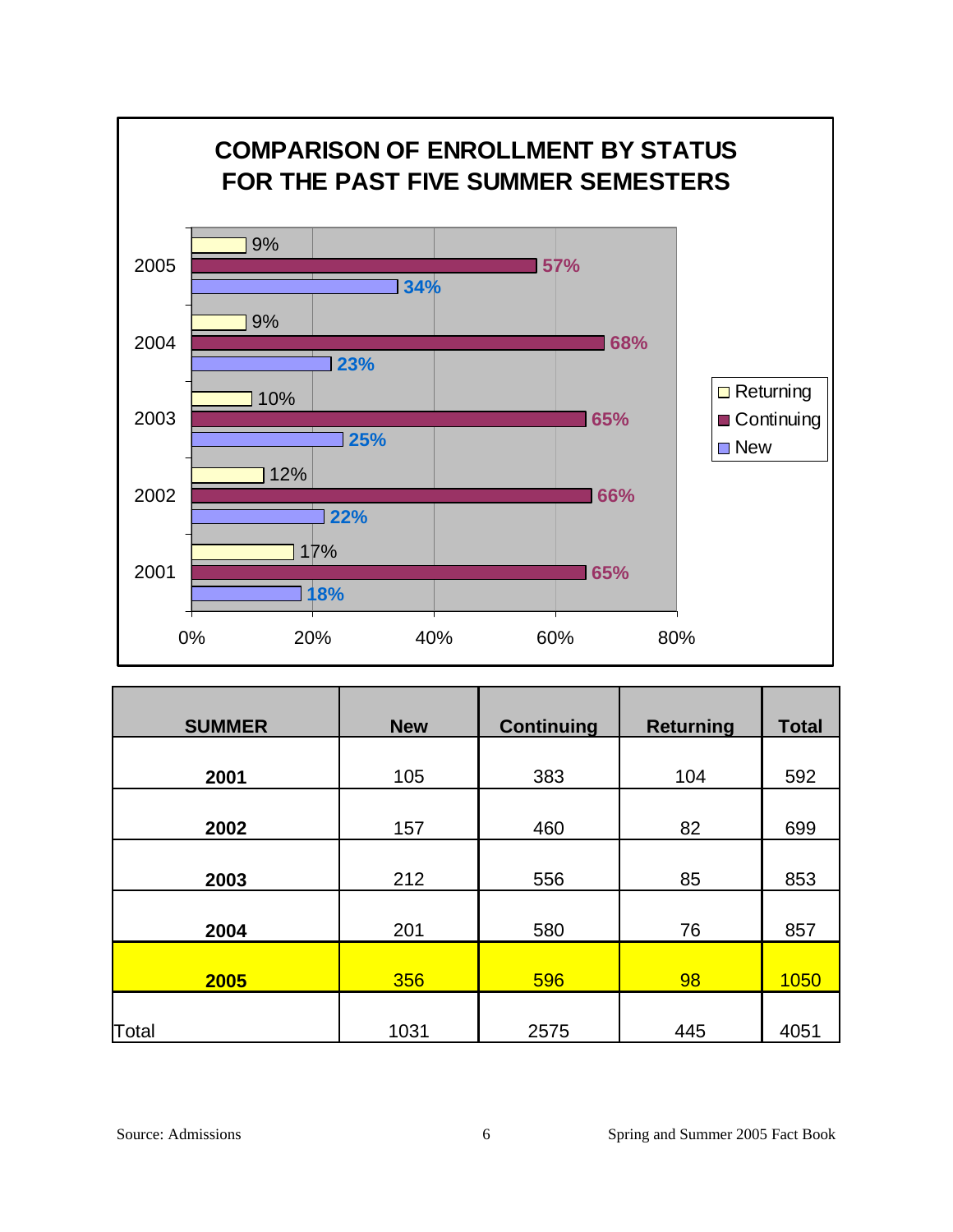#### FULL TIME/ PART TIME STATUS



| <b>SPRING</b> | <b>Full Time</b> | <b>Part Time</b> | <b>Total</b> |
|---------------|------------------|------------------|--------------|
| 2002          | 617              | 521              | 1138         |
| 2003          | 560              | 695              | 1255         |
| 2004          | 648              | 637              | 1285         |
| 2005          | 771              | 830              | <b>1601</b>  |
| <b>Total</b>  | 2596             | 2683             | 5279         |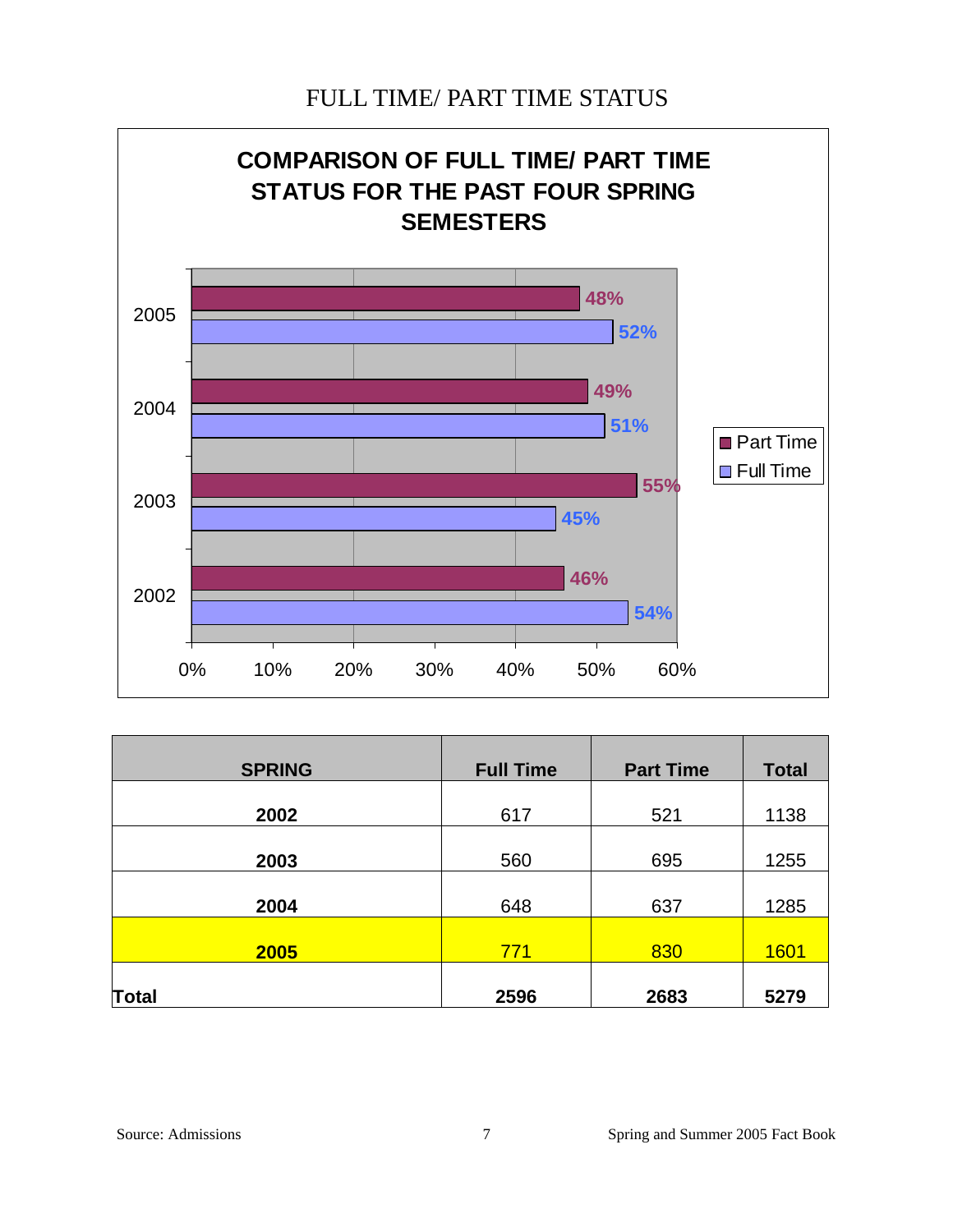

| <b>SUMMER</b> | <b>Full Time</b> | <b>Part Time</b> | <b>Total</b> |
|---------------|------------------|------------------|--------------|
| 2001          | 44               | 548              | 592          |
| 2002          | 52               | 647              | 699          |
| 2003          | 480              | 373              | 853          |
| 2004          | 550              | 307              | 857          |
| 2005          | 598              | 452              | 1050         |
| Total         | 1724             | 2327             | 4051         |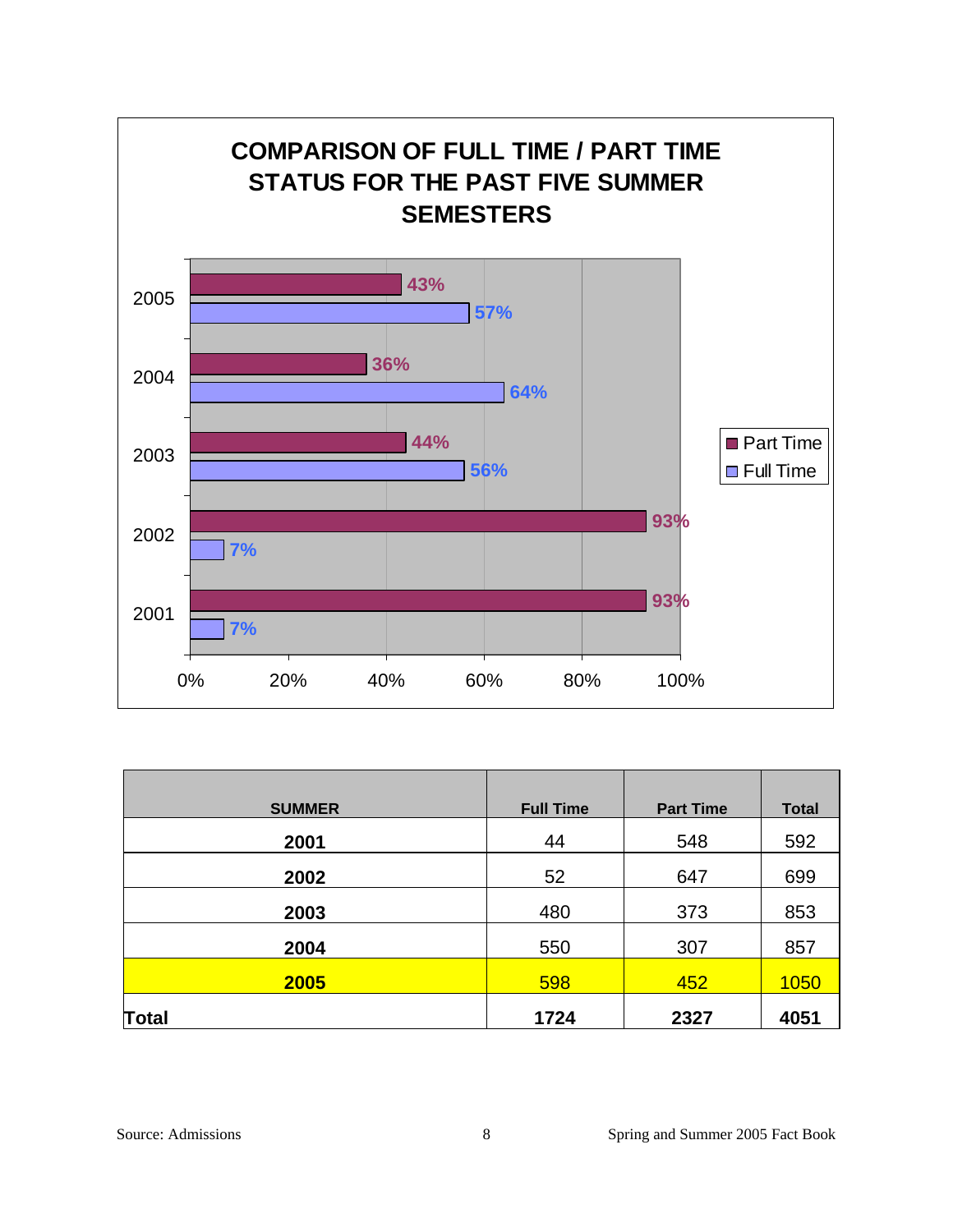



Source: Admissions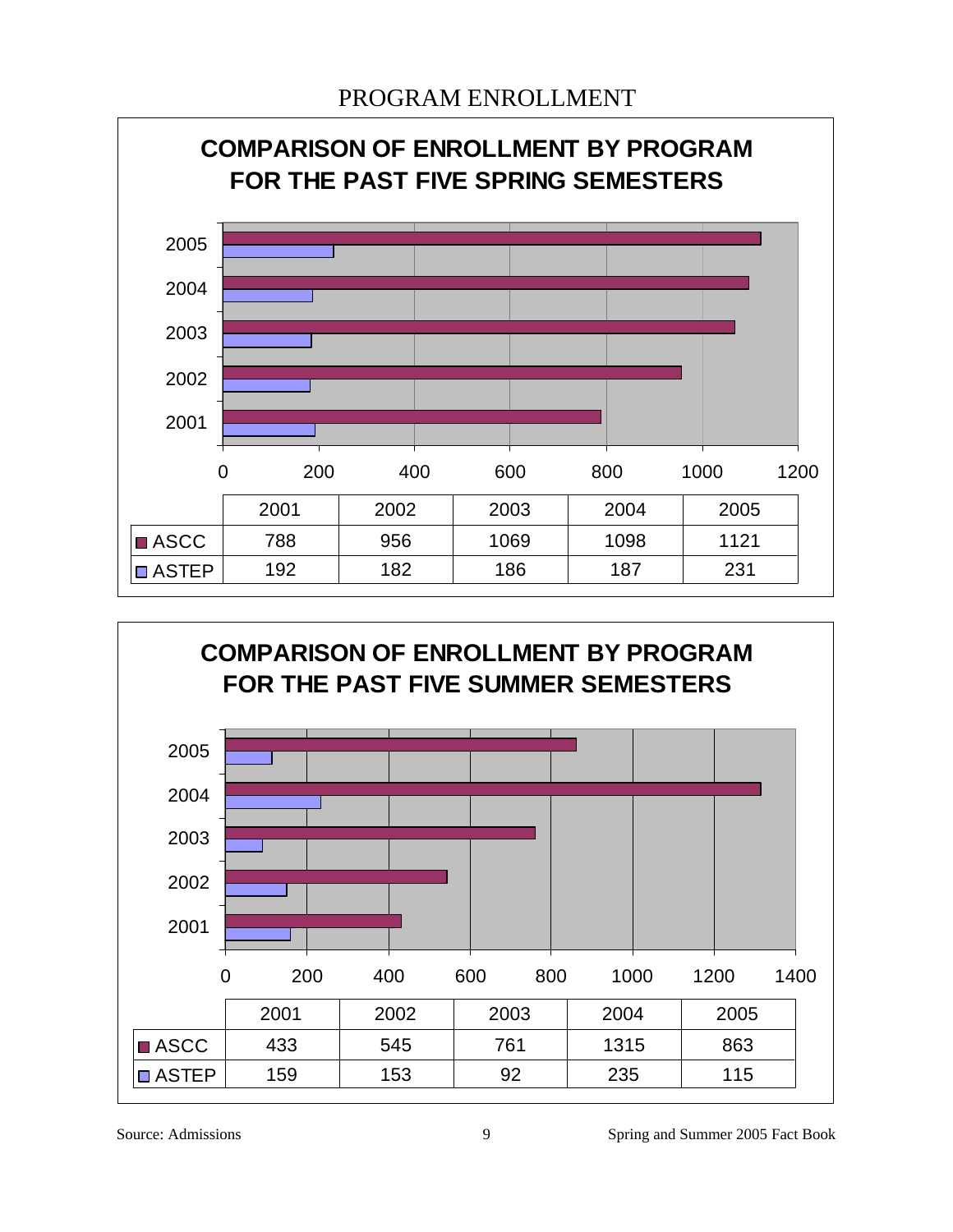#### AGE ENROLLMENT





Source: Admissions 10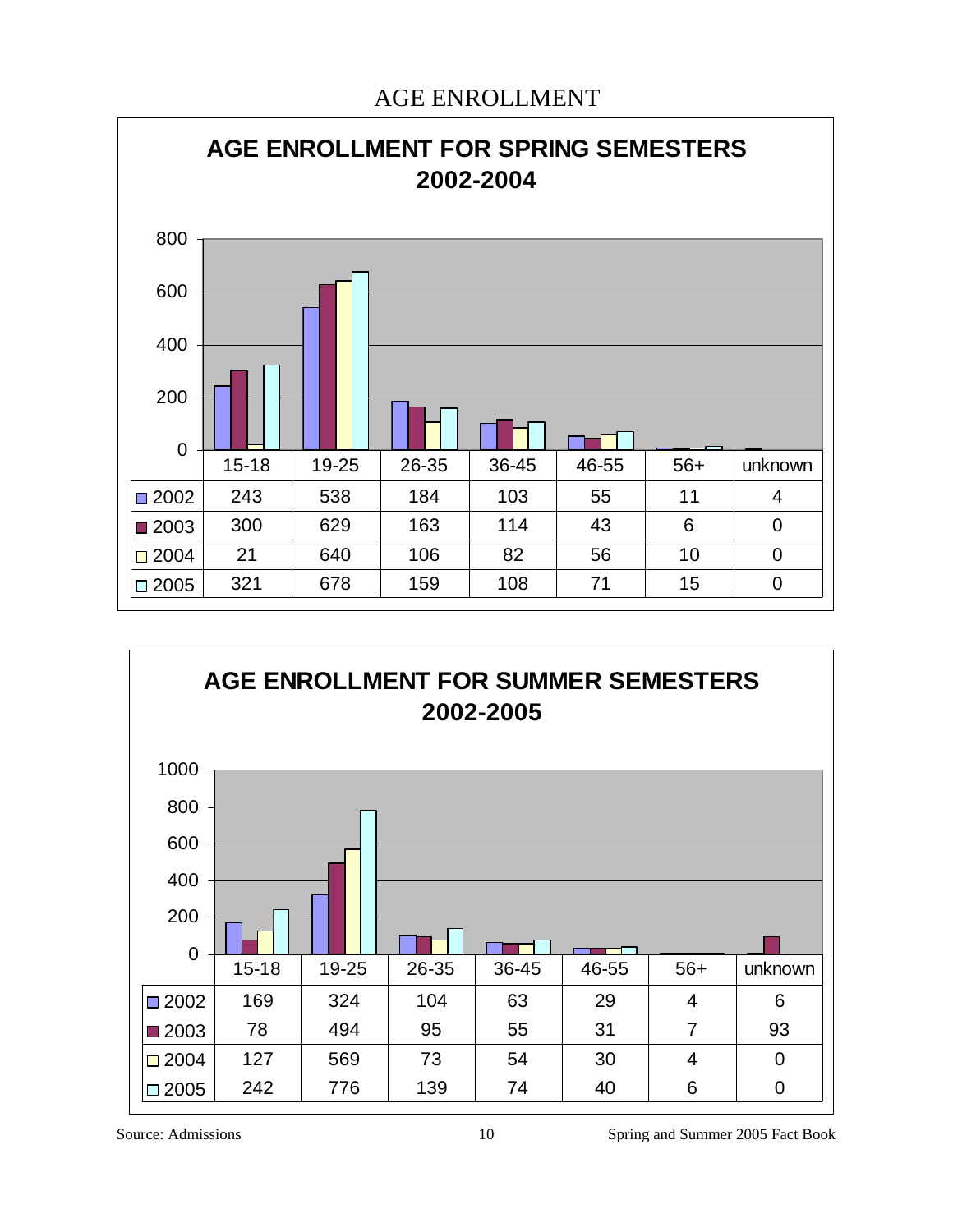#### ENROLLMENT BY CITIZENSHIP FOR SPRING



| <b>CITIZENSHIP</b> | 2002             | 2003           | 2004           | 2005           |
|--------------------|------------------|----------------|----------------|----------------|
| American Samoa     | 788              | 881            | 908            | 956            |
| Western Samoan     | 113              | 115            | 136            | 161            |
| <b>USA</b>         | 208              | 231            | 207            | 193            |
| Tonga              | $\boldsymbol{0}$ | $\overline{4}$ | 4              | 5              |
| Korea              | $\mathbf 0$      | $\overline{2}$ | $\overline{2}$ | $\overline{3}$ |
| Philipines         | 8                | 9              | 8              | $\overline{7}$ |
| United Kingdom     | $\overline{0}$   | 1              | 1              | $\mathbf 0$    |
| Canada             | $\mathbf 0$      | $\mathbf 0$    | $\mathbf 0$    | 0              |
| Tuvalu             | 1                | $\overline{2}$ | $\mathbf 0$    | 1              |
| China              | $\overline{2}$   | 1              | $\overline{5}$ | $\overline{7}$ |
| New Zealand        | 4                | 3              | $\overline{4}$ | 4              |
| Germany            | 1                | $\overline{0}$ | 3              | 1              |
| Argentina          | 1                | $\mathbf 0$    | $\overline{2}$ | 1              |
| Fiji               | $\overline{5}$   | 1              | $\overline{2}$ | 3              |
| Japan              | 1                | $\overline{0}$ | $\overline{0}$ | $\mathbf 0$    |
| Niue               | 1                | $\mathbf 0$    | $\overline{0}$ | 0              |
| Australia          | 1                | $\Omega$       | $\mathbf 0$    | $\Omega$       |
| Mexico             | 1                | 1              | 1              | 1              |
| New Caledonia      | 1                | $\overline{2}$ | 1              | 1              |
| Sweden             | 1                | $\overline{0}$ | 0              | $\overline{0}$ |
| Kiribati           | $\overline{0}$   | $\overline{2}$ | 1              | 3              |
| Saudi Arabia       | $\overline{0}$   | $\overline{0}$ | $\mathbf 0$    | $\overline{0}$ |
| Taiwan             | $\overline{0}$   | $\mathbf 0$    | $\mathbf 0$    | $\mathbf 0$    |
| Panama             | $\overline{0}$   | $\overline{0}$ | $\overline{0}$ | $\mathbf 0$    |
| France             | $\overline{0}$   | $\overline{0}$ | $\overline{0}$ | 1              |
| India              | $\mathbf 0$      | $\Omega$       | 0              | 3              |
| Puerto Rico        | $\mathbf 0$      | $\overline{0}$ | $\mathbf 0$    | 1              |
| Unknown            | 1                | $\overline{0}$ | 0              | $\Omega$       |
| Total              | 1138             | 1255           | 1285           | 1352           |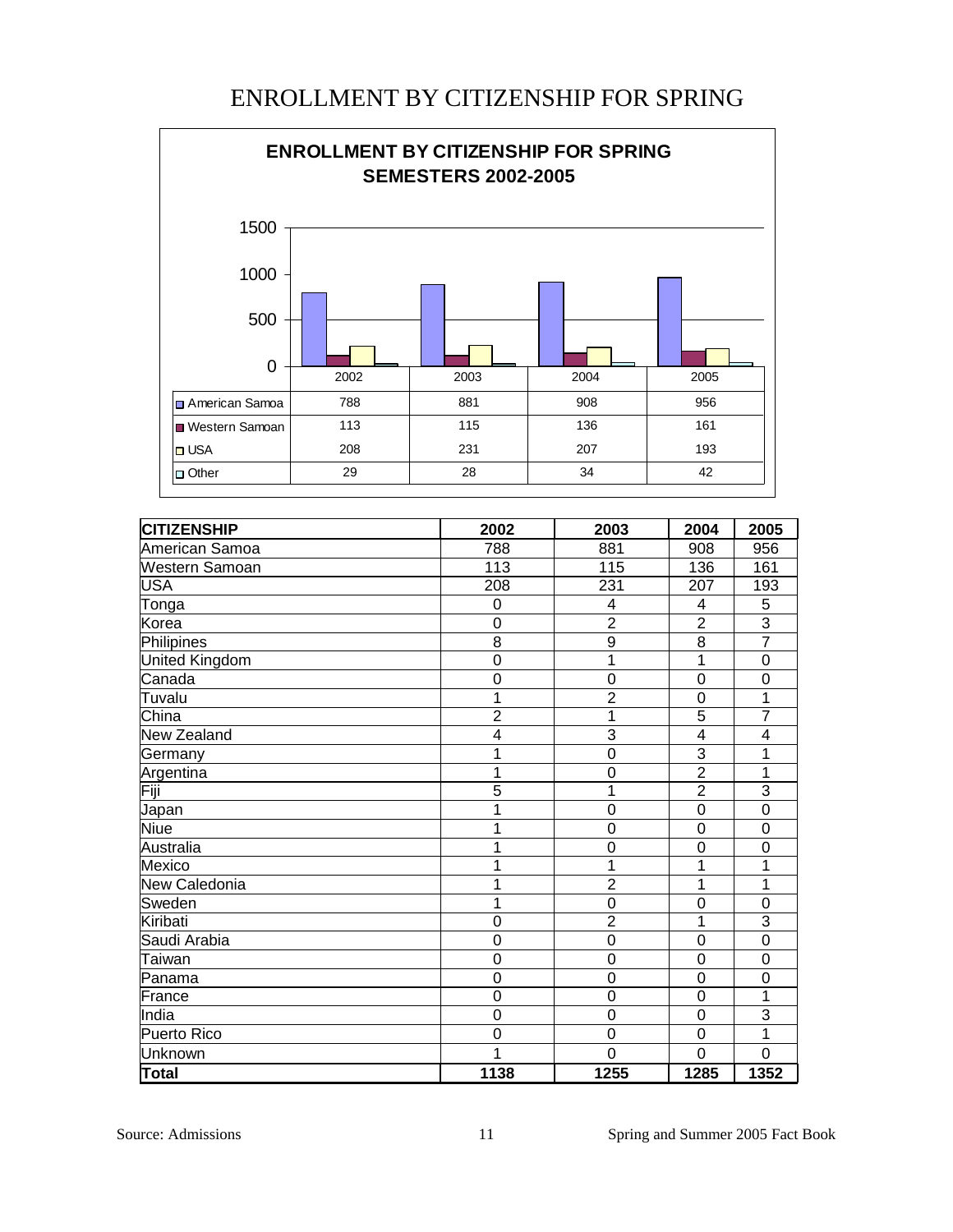#### ENROLLMENT BY CITIZENSHIP FOR SUMMER



| <b>CITIZENSHIP</b> | 2002           | 2003           | 2004             | 2005                      |
|--------------------|----------------|----------------|------------------|---------------------------|
| American Samoa     | 478            | 628            | 615              | 791                       |
| Western Samoan     | 73             | 80             | 85               | 92                        |
| <b>USA</b>         | 100            | 132            | 139              | 136                       |
| Tonga              | $\overline{2}$ | $\mathbf 0$    | 3                | $\ensuremath{\mathsf{3}}$ |
| Korea              | 1              | $\overline{2}$ | 1                | 1                         |
| Philipines         | 4              | 4              | 5                | 8                         |
| United Kingdom     | $\mathbf 0$    | 1              | $\mathbf 0$      | $\mathbf 0$               |
| Canada             | $\overline{0}$ | $\overline{0}$ | $\mathbf 0$      | $\mathbf 0$               |
| Tuvalu             | 1              |                | $\mathbf 0$      | $\overline{0}$            |
| China              | $\overline{2}$ |                | $\overline{5}$   | 12                        |
| New Zealand        | $\overline{2}$ | 1              | $\overline{0}$   | $\overline{2}$            |
| Germany            | $\mathbf 0$    | 1              | $\boldsymbol{0}$ | 0                         |
| Argentina          | 1              | $\overline{0}$ | $\overline{0}$   | 1                         |
| Fiji               | 3              | $\mathbf 0$    | $\mathbf 0$      | 1                         |
| Japan              | $\overline{0}$ | $\mathbf 0$    | $\mathbf 0$      | 0                         |
| <b>Niue</b>        | $\overline{0}$ | $\mathbf 0$    | $\overline{0}$   | $\mathbf 0$               |
| Australia          | 0              | $\mathbf 0$    | $\mathbf 0$      | $\mathbf 0$               |
| Mexico             | 0              | $\mathbf 0$    | $\mathbf 0$      | $\mathbf 0$               |
| New Caledonia      | 1              | $\overline{2}$ | 1                | 1                         |
| Sweden             | $\mathbf 0$    | $\mathbf 0$    | $\overline{0}$   | 0                         |
| Kiribati           | $\overline{0}$ | $\overline{0}$ | 1                | $\overline{2}$            |
| Saudi Arabia       | 0              | $\mathbf 0$    | $\mathbf 0$      | $\overline{0}$            |
| Taiwan             | $\mathbf 0$    | $\mathbf 0$    | 1                | 0                         |
| Panama             | $\overline{0}$ | $\mathbf 0$    | $\overline{0}$   | $\mathbf 0$               |
| France             | $\overline{0}$ | $\overline{0}$ | $\mathbf 0$      | $\overline{0}$            |
| India              | $\mathbf 0$    | 0              | 0                | 0                         |
| Puerto Rico        | $\overline{0}$ | $\mathbf 0$    | $\mathbf 0$      | $\mathbf 0$               |
| Unknown            | 31             | $\overline{0}$ | 1                | 0                         |
| Total              | 699            | 853            | 857              | 1050                      |

Source: Admissions 12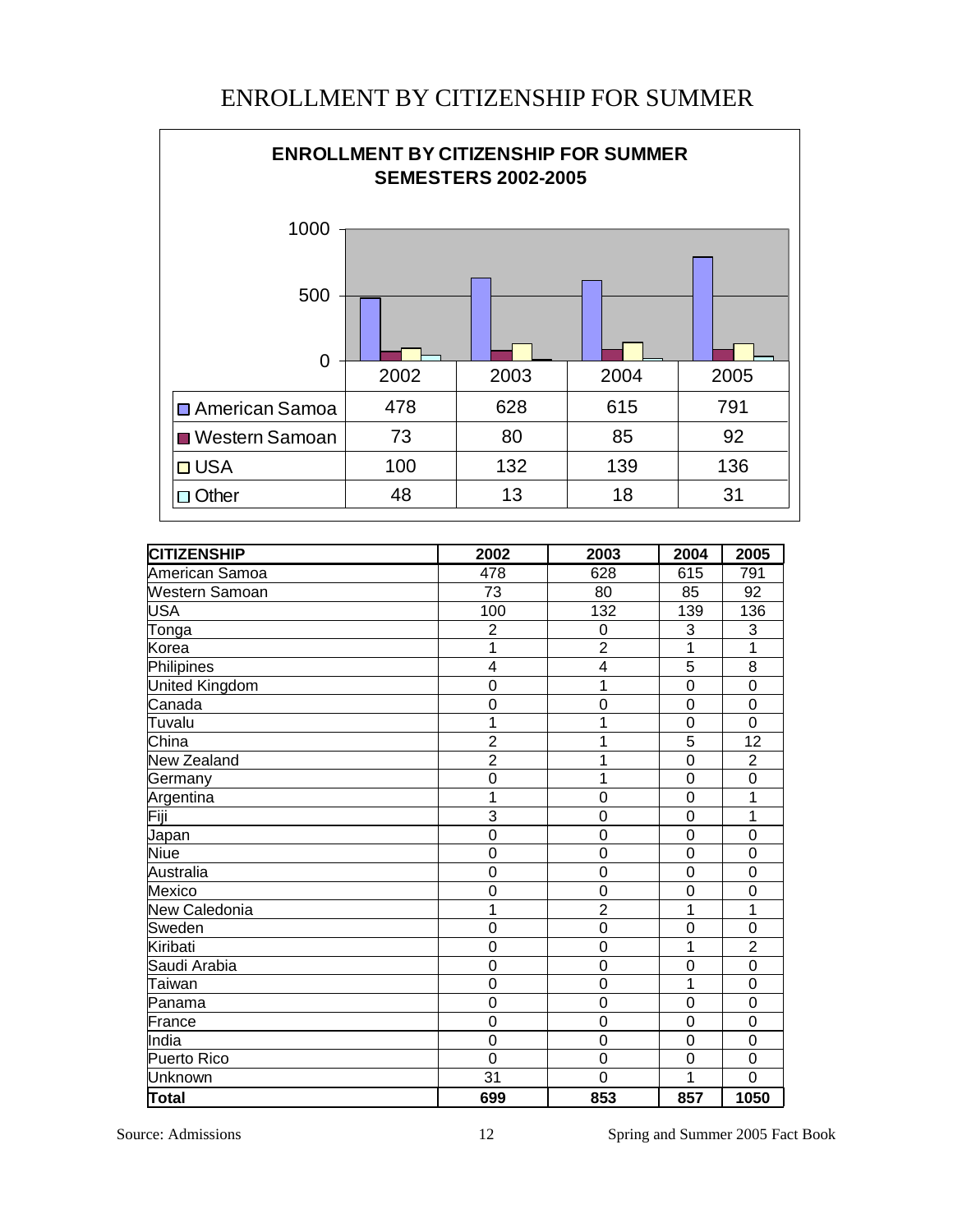## PLACEMENT TEST RESULTS

#### SPRING 2005 PLACEMENT TEST RESULTS

Out of the 120 students who sat the placement test for Spring Semester 2005, 86% were placed in ELI Reading Courses and 90% were placed in ELI Writing Courses. 14% were placed in ENG 150 and 10% were placed in ENG 151.



ENG 71 18%



#### SUMMER 2005 PLACEMENT TEST RESULTS

Out of the 308 students who sat the placement test for Summer Semester 2005, 84% were placed in ELI Reading Courses and 87% were placed in ELI Writing Courses. 16% were placed in ENG 150 and 13% were placed in ENG 151.



| <b>ENG 70</b>  | 45  | <b>ENG 71</b>  | 22  |
|----------------|-----|----------------|-----|
| <b>ENG 80</b>  | 155 | <b>ENG 81</b>  | 163 |
| <b>ENG 90</b>  | 60  | <b>ENG 91</b>  | 84  |
| <b>ENG 150</b> | 24  | <b>ENG 151</b> | 19  |

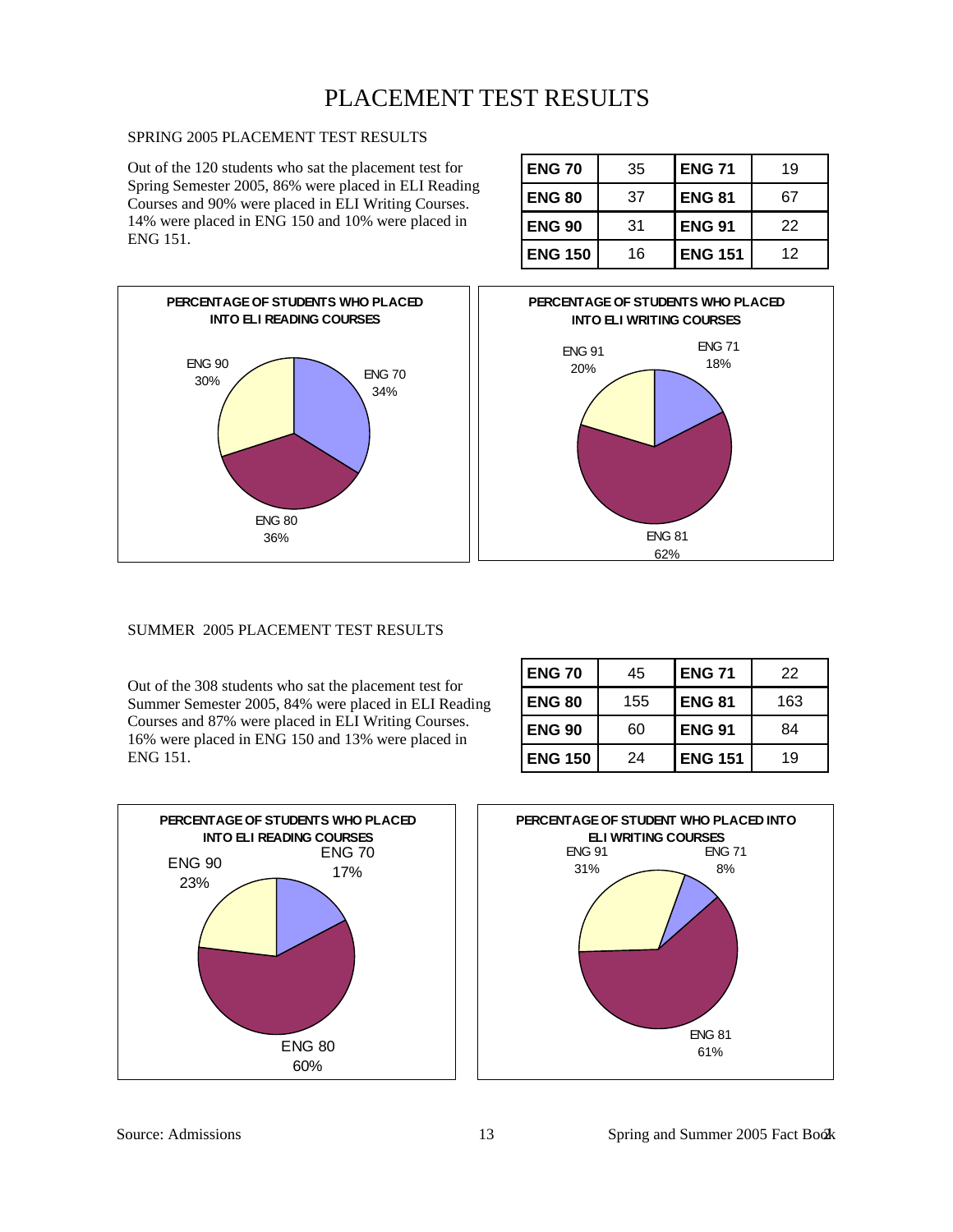#### PLACEMENT STATISTICS (HIGH SCHOOLS)





Source: Admissions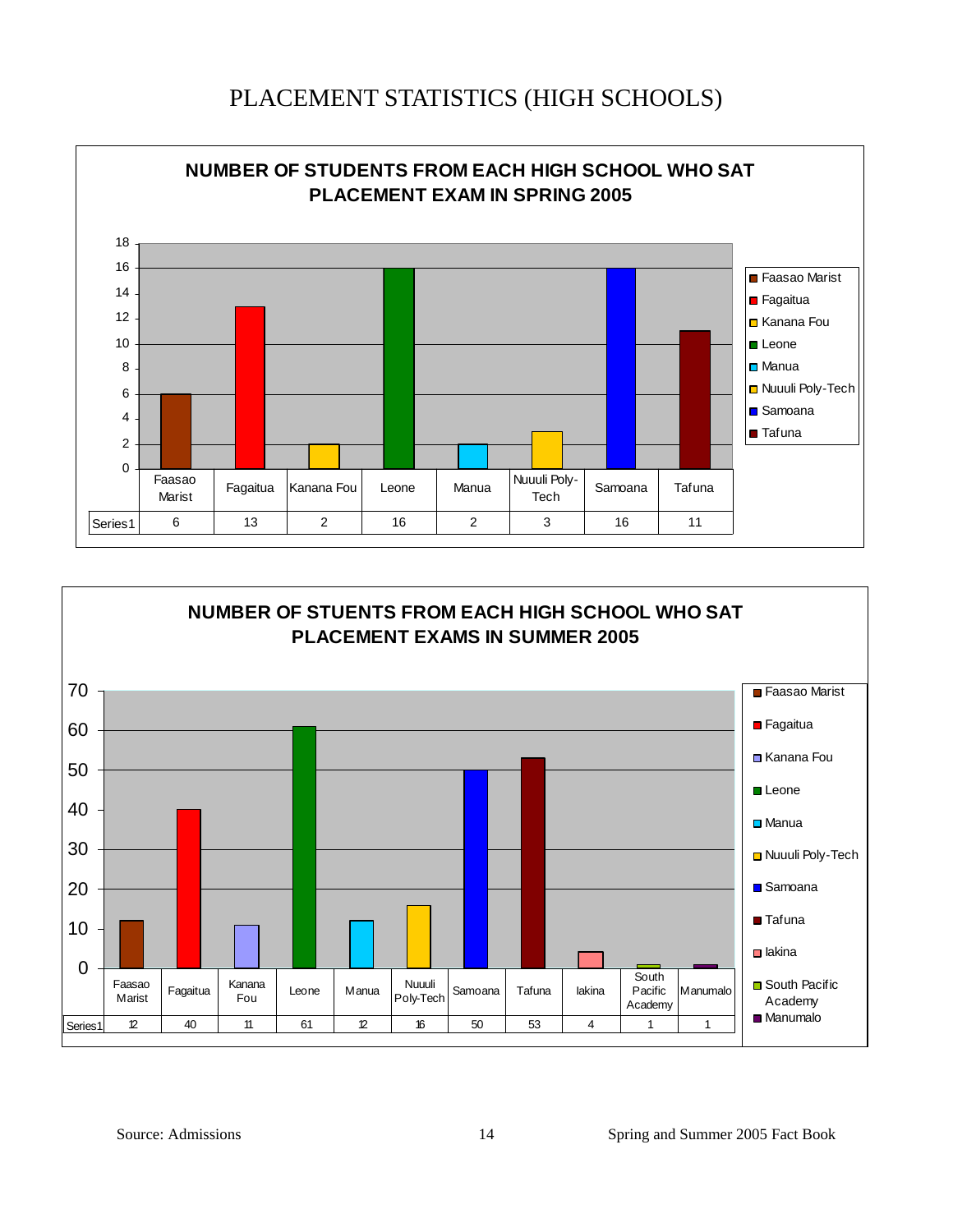### ELI "PASS" OR "NO PASS" STATUS





Source: English Language Institute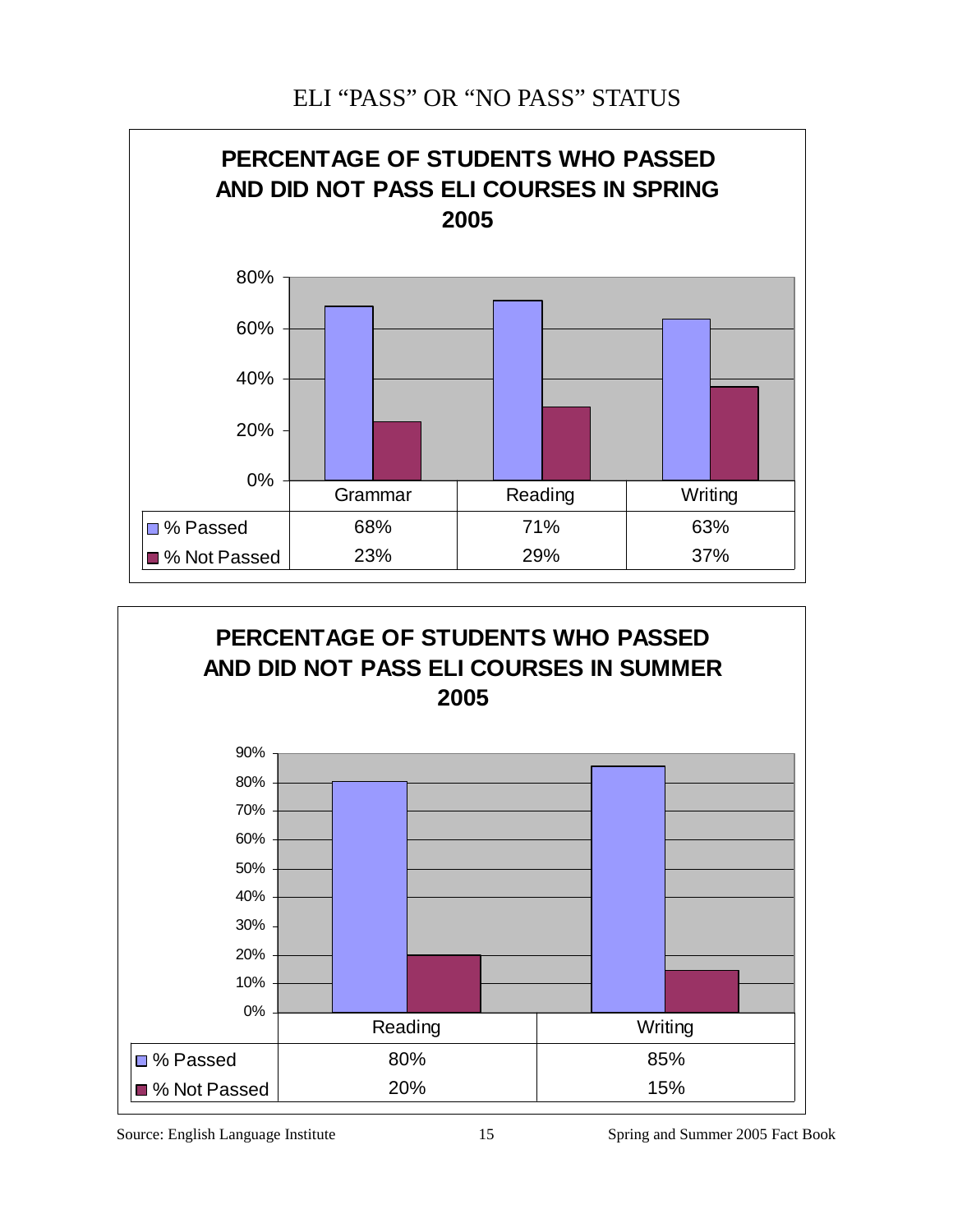## ELI RESULTS FOR READING COURSES





Source: English Language Institute 16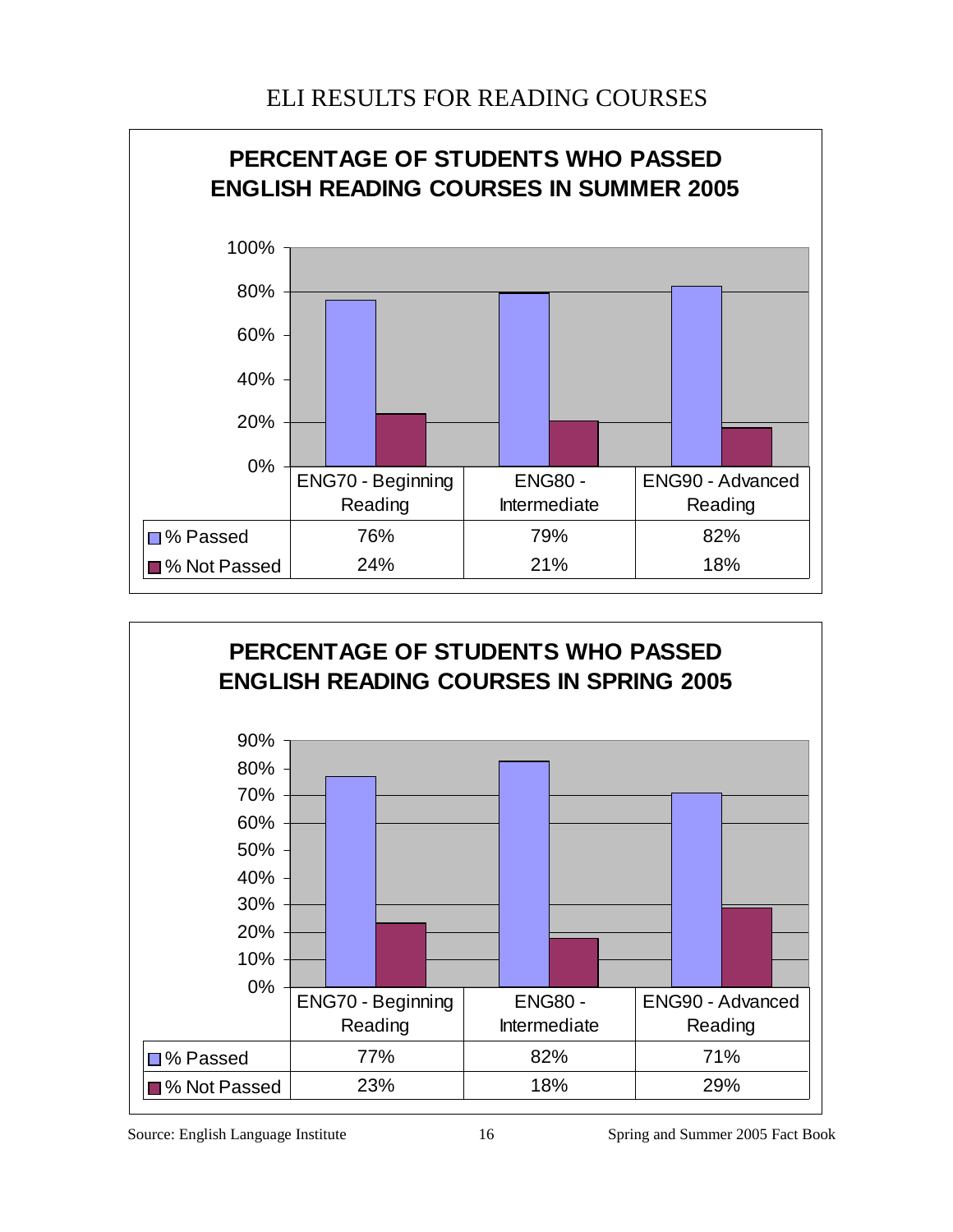### ELI RESULTS FOR WRITING COURSES





Source: English Language Institute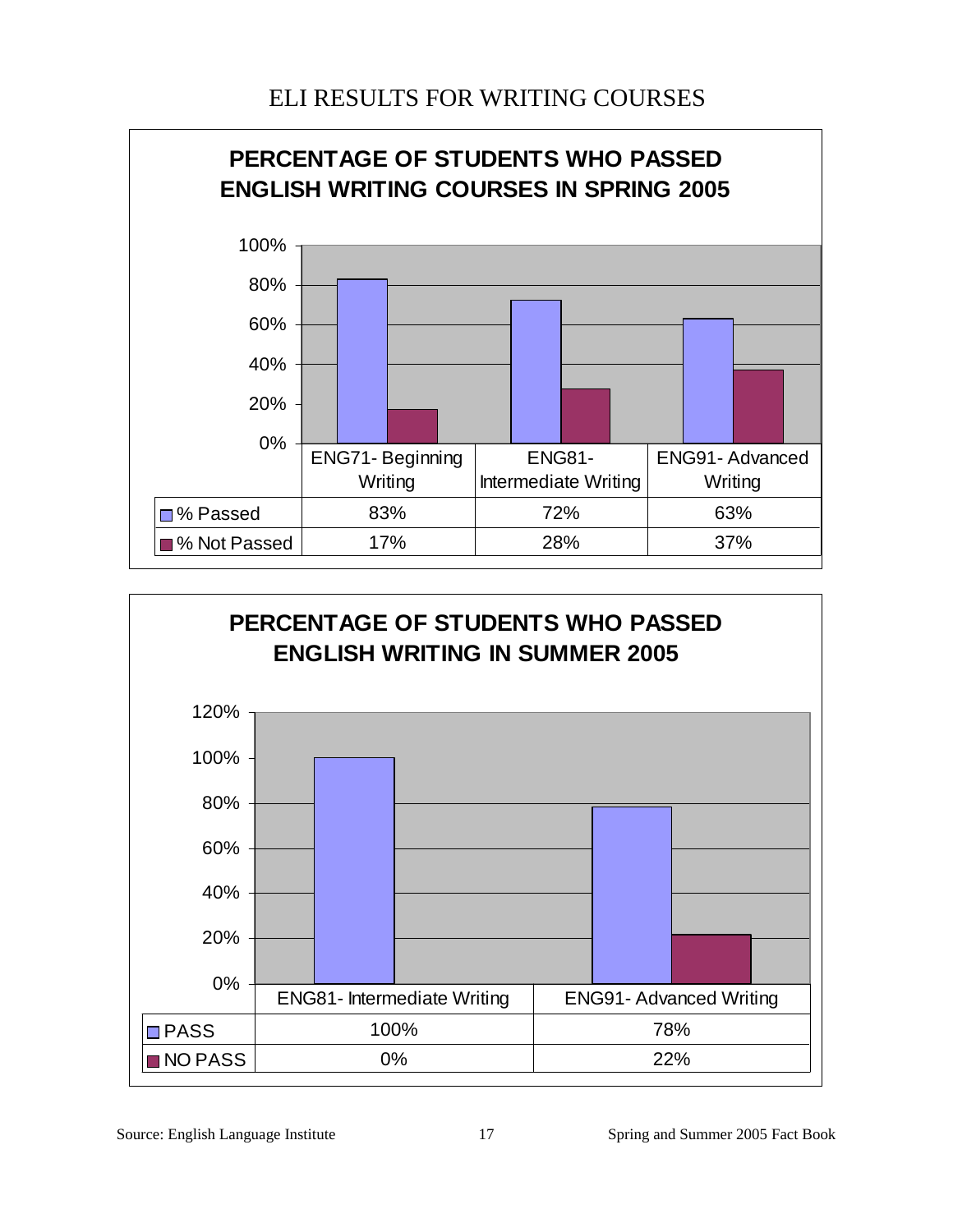

# **NUMBER OF STUDENTS ENROLLED IN SBDC COURSES IN 2005**



Source: American Samoa Small Business Development Center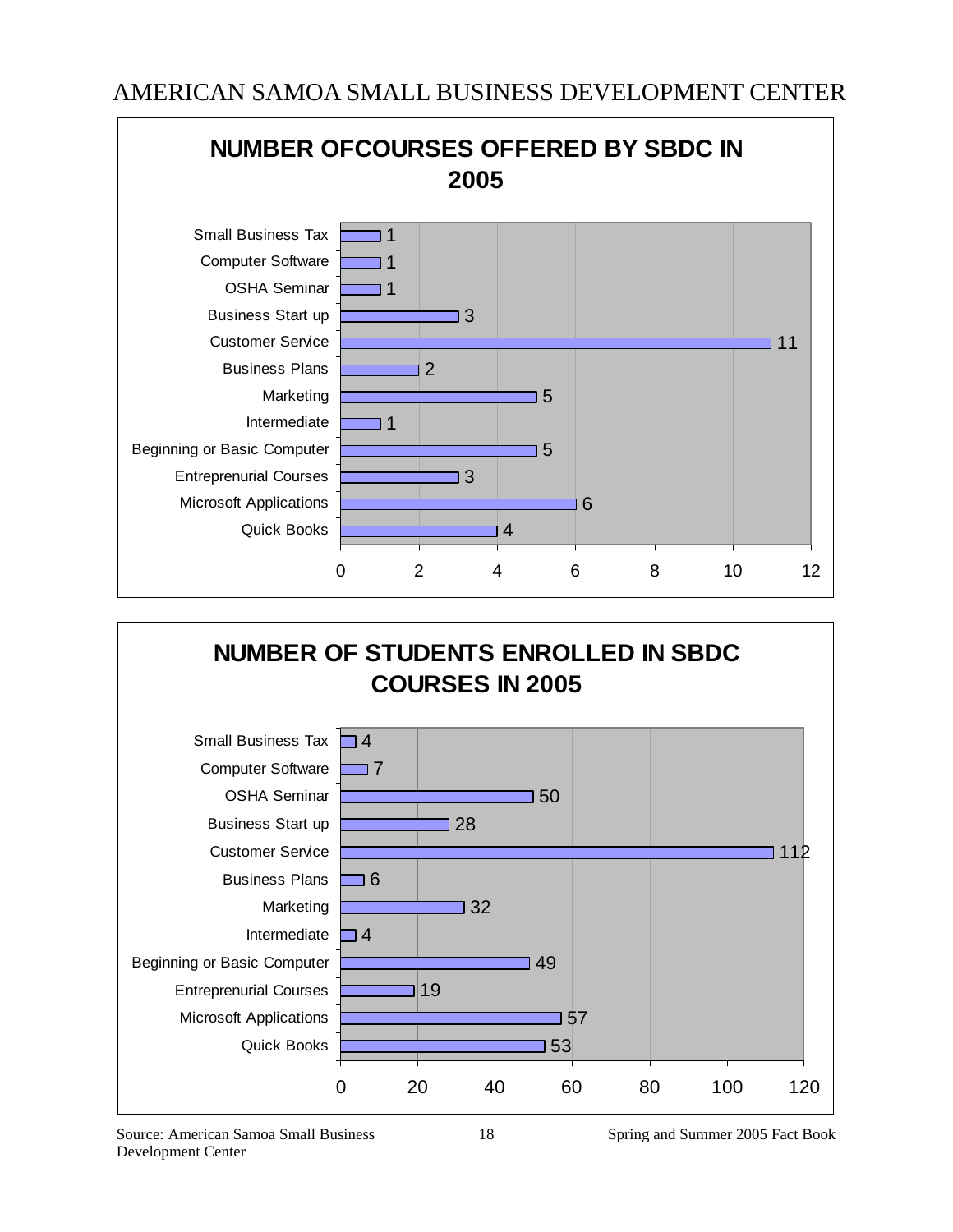|                   | <b>Course Offered</b>                                | <b>Enrollment</b>    | Female             | <b>Male</b>        |
|-------------------|------------------------------------------------------|----------------------|--------------------|--------------------|
| Jan. -March       | <b>Entrepreneurship Course</b>                       | $\overline{7}$       | 5                  | $\overline{2}$     |
|                   | <b>Business Computer Basic Beginners</b>             |                      |                    |                    |
|                   | Course                                               | 8                    | 6                  | $\overline{c}$     |
|                   | <b>Marketing for Small Business</b>                  | 4                    | 1                  | 3                  |
|                   | <b>Business Start-up</b>                             | 9                    | 6                  | 3                  |
|                   | <b>Quick Books Continuation</b>                      | 17                   | $\star$            | $\star$            |
|                   | <b>Quick Books Continuation</b>                      | 23                   | $\star$            | $\star$            |
|                   | Computer Microsoft Word                              | 10                   | 6                  | 4                  |
|                   |                                                      |                      |                    |                    |
|                   | <b>Entrepreneurial Course</b><br><b>OSHA Seminar</b> | $\overline{7}$<br>50 | 6<br>$\star$       | 1<br>$\star$       |
|                   |                                                      |                      |                    |                    |
|                   | <b>Totals</b>                                        | 135                  |                    |                    |
| <b>April-June</b> | Intermediate Computer Course                         | 4                    | 4                  | 0                  |
|                   | <b>Customer Service Course</b>                       | 16                   | $\star$            | $\star$            |
|                   | <b>Customer Service Course</b>                       | 19                   | $\star$            | $\star$            |
|                   | Microsoft Office 2000                                | 14                   | 13                 | 1                  |
|                   | <b>Quick Books Continuation</b>                      | 6                    | $\star$            | $\star$            |
|                   | <b>Debt Collection/ Customer Service</b>             | 10                   | $\star$            | $\star$            |
|                   | <b>Customer Service Course</b>                       | $\overline{5}$       | $\star$            | $\star$            |
|                   | Computer Software                                    | $\overline{7}$       | $\star$            | $\star$            |
|                   | Marketing                                            | 10                   | $\star$<br>$\star$ | $\star$<br>$\star$ |
|                   | Microsoft Advance Excel                              | 3                    |                    |                    |
|                   |                                                      | 79                   |                    |                    |
| <b>July -Sept</b> | Quickbooks pro                                       | $\overline{7}$       | 5                  | $\overline{2}$     |
|                   | <b>Tongan Community Computer Workshop</b>            | 14                   | 14                 | 0                  |
|                   | Microsoft Office Basic                               | 9                    | 9                  | 0                  |
|                   | <b>Customer Service Course</b>                       | 13                   | $\star$            | $\star$            |
|                   | <b>Basic Computer Workshop</b>                       | 7                    | $\star$            | $\star$            |
|                   | <b>Business Start-up</b>                             | 13                   | 10                 | 3                  |
|                   | <b>Customer Service Course</b>                       | $\boldsymbol{9}$     | 6                  | $\overline{3}$     |
|                   | <b>Business Plans Workshop</b>                       | 3                    | 3                  | 0                  |
|                   | <b>Customer Service Course</b>                       | $\boldsymbol{9}$     | 6                  | 3                  |
|                   | <b>Business Plan Workshop</b>                        | 3                    | 3                  | 0                  |
|                   | <b>Customer Service Course</b>                       | 9                    | 6                  | 3                  |
|                   | Small Business Tax Workshop                          | 4                    | 3                  | 1                  |
|                   | Marketing Workshop                                   | $\overline{7}$       | 3                  | 4                  |
|                   | Microsoft Basic Computer                             | 4<br>$\overline{7}$  | $\overline{3}$     | 1                  |
|                   | <b>Customer Service Course</b>                       |                      | 6                  | 1                  |
|                   | Marketing for Small Business                         | 4                    | 1<br>$\star$       | 3                  |
|                   |                                                      | 122                  |                    |                    |
| Oct-Dec           | <b>Customer Service Course</b>                       | $\overline{7}$       | $\star$            | $\star$            |
|                   | <b>Customer Service Course</b>                       | 8                    | $\star$<br>$\star$ | $\star$<br>$\star$ |
|                   | Entrepreneur                                         | 5                    | $\star$            | $\star$            |
|                   | Marketing Course for Small Business                  | $\overline{7}$       | $\star$            | $\star$            |
|                   | <b>Business Start-up</b>                             | 10                   |                    |                    |
|                   | <b>Basic Computer Workshop</b>                       | 12                   | 9                  | 3                  |
|                   | <b>Basic Computer Workshop</b>                       | 8                    | 5                  | 3                  |
|                   | Basic Microsoft Computer Course 1                    | 13                   | $\star$            | $\star$            |
|                   |                                                      | 70                   | $\star$            | $\star$            |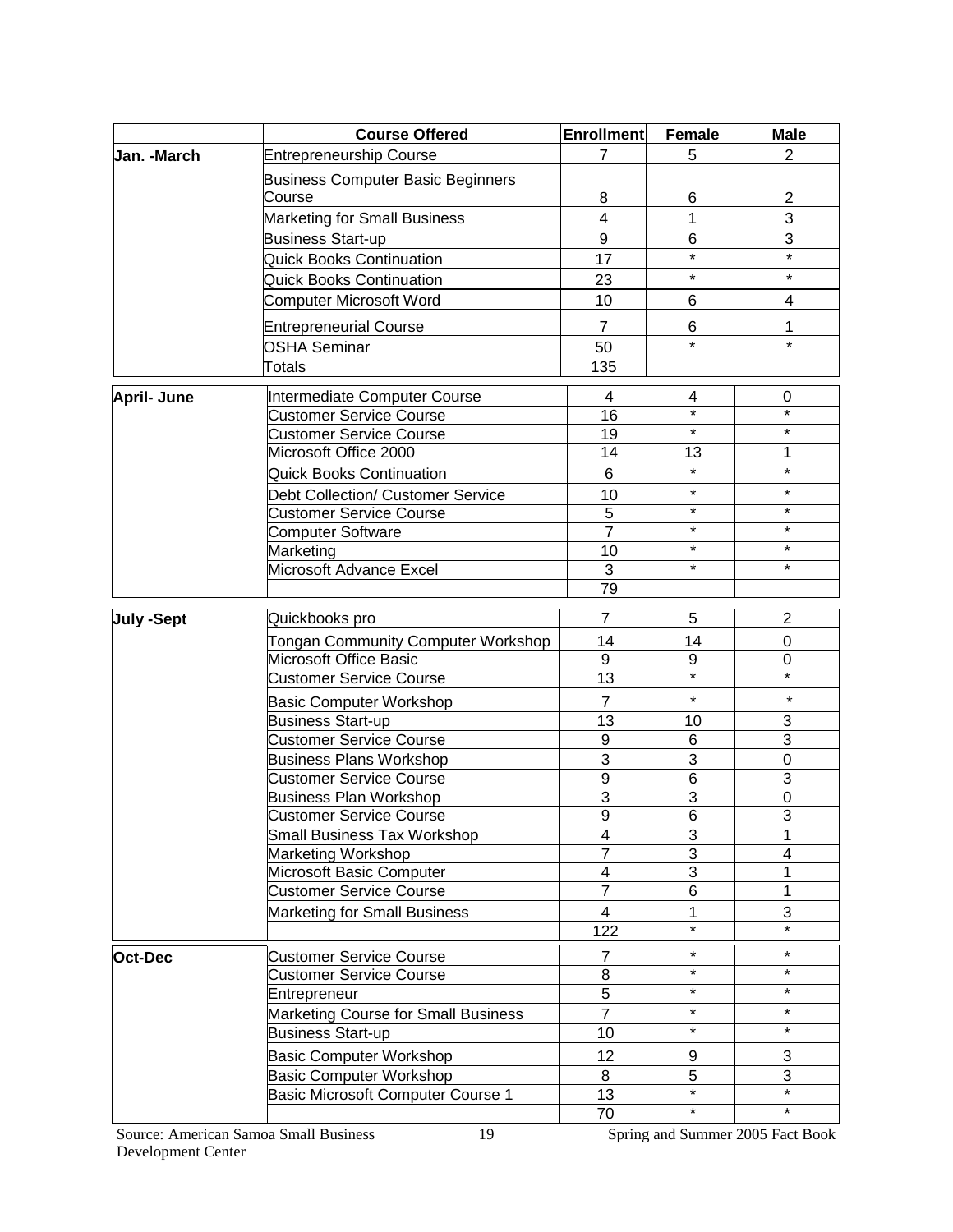## AMERICAN SAMOA TEACHER EDUCATION PROGRAM

| UUUNULU UI I LINLD |                  |                |  |  |
|--------------------|------------------|----------------|--|--|
| Spring 2005        |                  | Summer 2005    |  |  |
| <b>REL 150</b>     | <b>MUS 150</b>   | <b>ENG 80</b>  |  |  |
| <b>SAM 251</b>     | <b>SAM 152</b>   | <b>ENG 150</b> |  |  |
| <b>ENG 91</b>      | <b>BIO 180</b>   | PHSCH 150      |  |  |
| <b>GEO 160</b>     | <b>BIO 180L</b>  | <b>ART 150</b> |  |  |
| <b>ENG 251</b>     | <b>CHM 150</b>   | <b>MAT 90</b>  |  |  |
| ED 240             | <b>CHM 150L</b>  | <b>HIS 170</b> |  |  |
| <b>MAT 250</b>     | <b>PHY 151</b>   |                |  |  |
| <b>MAT 150</b>     | <b>PHY 151LN</b> |                |  |  |
| <b>HSV 140</b>     | <b>ANT 150</b>   |                |  |  |
| <b>ENG 151</b>     |                  |                |  |  |

COURSES OFFERED

Occupancy rate is calculated by the total number of students enrolled in a course divided by the maximum enrollment for that course.



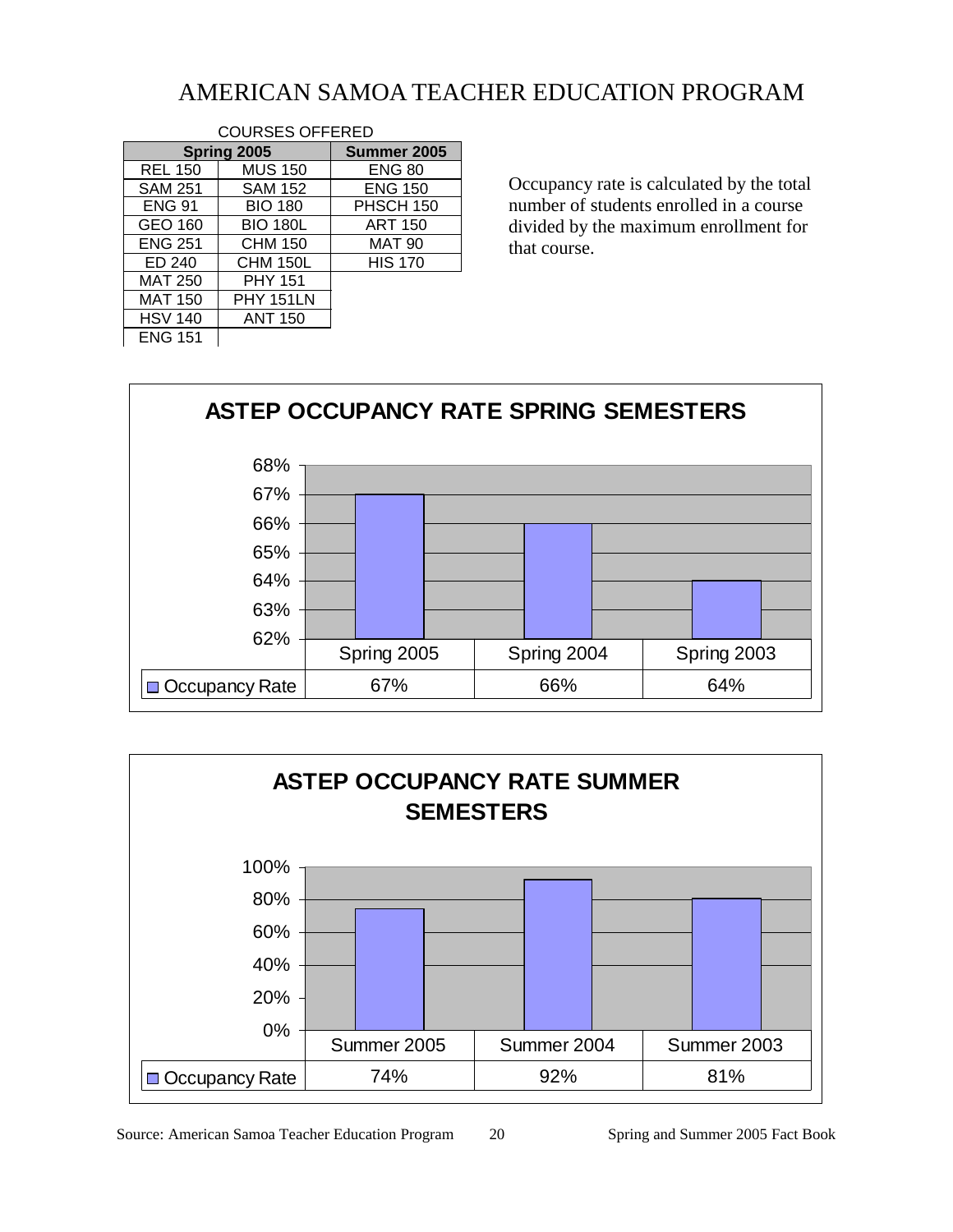## NURSING

#### As of Spring Graduation 2005:

- 7 Nursing students graduated from Nursing Program
- 7 working at the Lyndon B. Johnson Medical Center
- 5 passed the National Council Licensure Exam
- 2 are awaiting to sit the exam and are currently working as Nurse Aides

Compared to previous Graduates of Spring 2004:

- 6 Students originally enrolled in beginning of program.
- 2 Students passed the National Council Licensure Exam in May of 2004.
- 2 are currently working (Same two who passed Exam)
- 2 are waiting for next scheduled exam.
- 1 changed Majors
- 1 taking classes

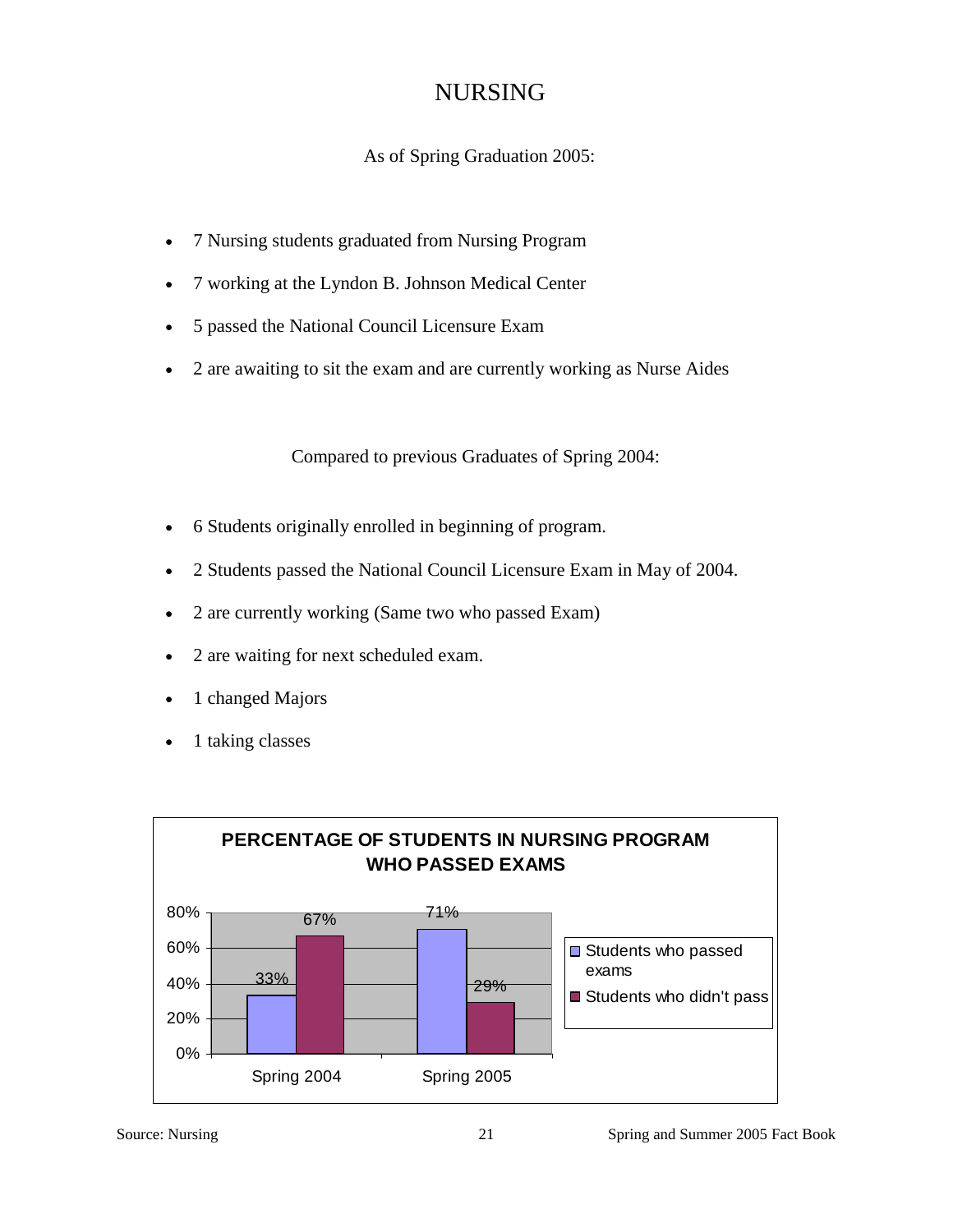

| <b>COURSES OFFERED IN SPRING 2005</b>   | <b>ENROLLED</b> | <b>MAXIMUM</b><br><b>ENROLLMENT</b> |
|-----------------------------------------|-----------------|-------------------------------------|
| <b>HIS 170 Word Civilization I</b>      | 22              | 25                                  |
| <b>HEA 151 Medical Terminology</b>      | 27              | 25                                  |
| GEO 160 Intro to Geography              | 22              | 25                                  |
| <b>HIS 171 World Civilization II</b>    | 28              | 25                                  |
| HSV 155 Intro. To Guidance & Counseling | 15              | 25                                  |

#### **SUMMER 2005**

There were no Distance Learning courses offered for Summer 2005.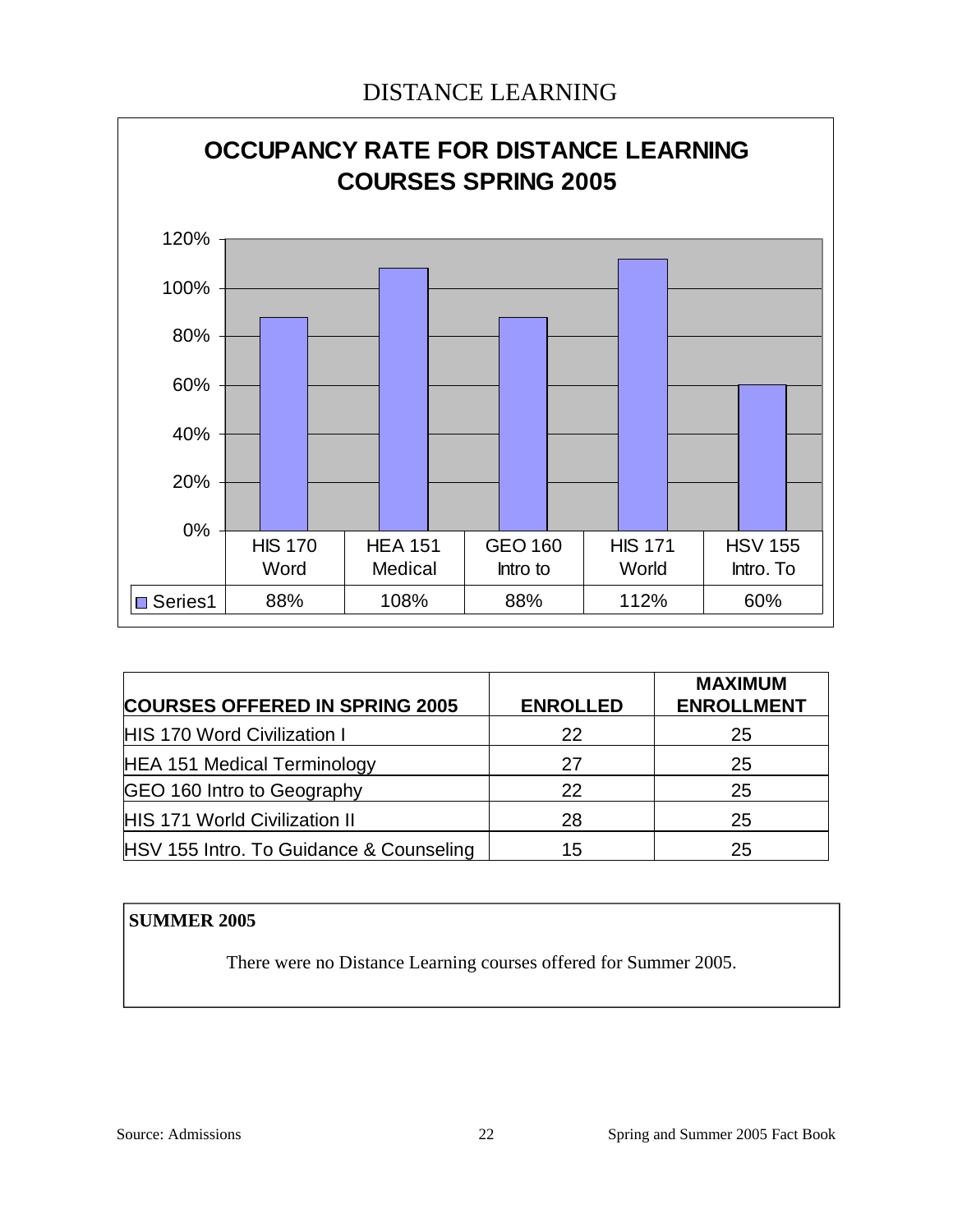# STUDENT SERVICES

#### **Counseling and Advising (From January 2005 to June of 2005)**

| 1. Counseling Probationary Students from Fall-2004    | 177                                                     |
|-------------------------------------------------------|---------------------------------------------------------|
| 2. Counseling Low-Grade student Referrals Spring-2005 | 110                                                     |
| 3. Tutorial in Math and English                       | 61                                                      |
| 4. Work Study Program                                 | 90                                                      |
| 5. YANA Drug - Free and Suicide Prevention            | All                                                     |
| 6. SGA Activities                                     | All                                                     |
| 7. Faculty Involvement with student activities        | Club Advisors, recruitment,<br>lecture, and film series |
| 8. Student 4-1-1 Newsletter & Suggestion box          | All                                                     |
| 9. College Life Planning Course                       | 116                                                     |
| 6. President Merit Scholarship                        |                                                         |
| 10. SGA Saili le Atamai Scholarships                  | 08                                                      |

#### **Usage of Student Computer Laboratory**

| Reason        | <b>Jan-Mar 2005</b> | <b>Apr- Jun 2005</b> | Jul-Sept 2005 | Totals |
|---------------|---------------------|----------------------|---------------|--------|
| E-Mails       | 2,597               | 996                  | 2338          | 5,931  |
| Type/Research | 1024                | 391                  | 663           | 2078   |
| <b>FAFSA</b>  | 317                 | 73                   | 861           | 1251   |

#### **Financial Aid**

|                                                  | Jan. – Mar 2005 | Apr. to June 2005 |
|--------------------------------------------------|-----------------|-------------------|
| Number of Student batched from January to March  | 542             | 445               |
| Number of Students Remaining                     | 390             | 160               |
| <b>Total Number of Students on Financial Aid</b> | 932             | 605               |





Source: Student Services 23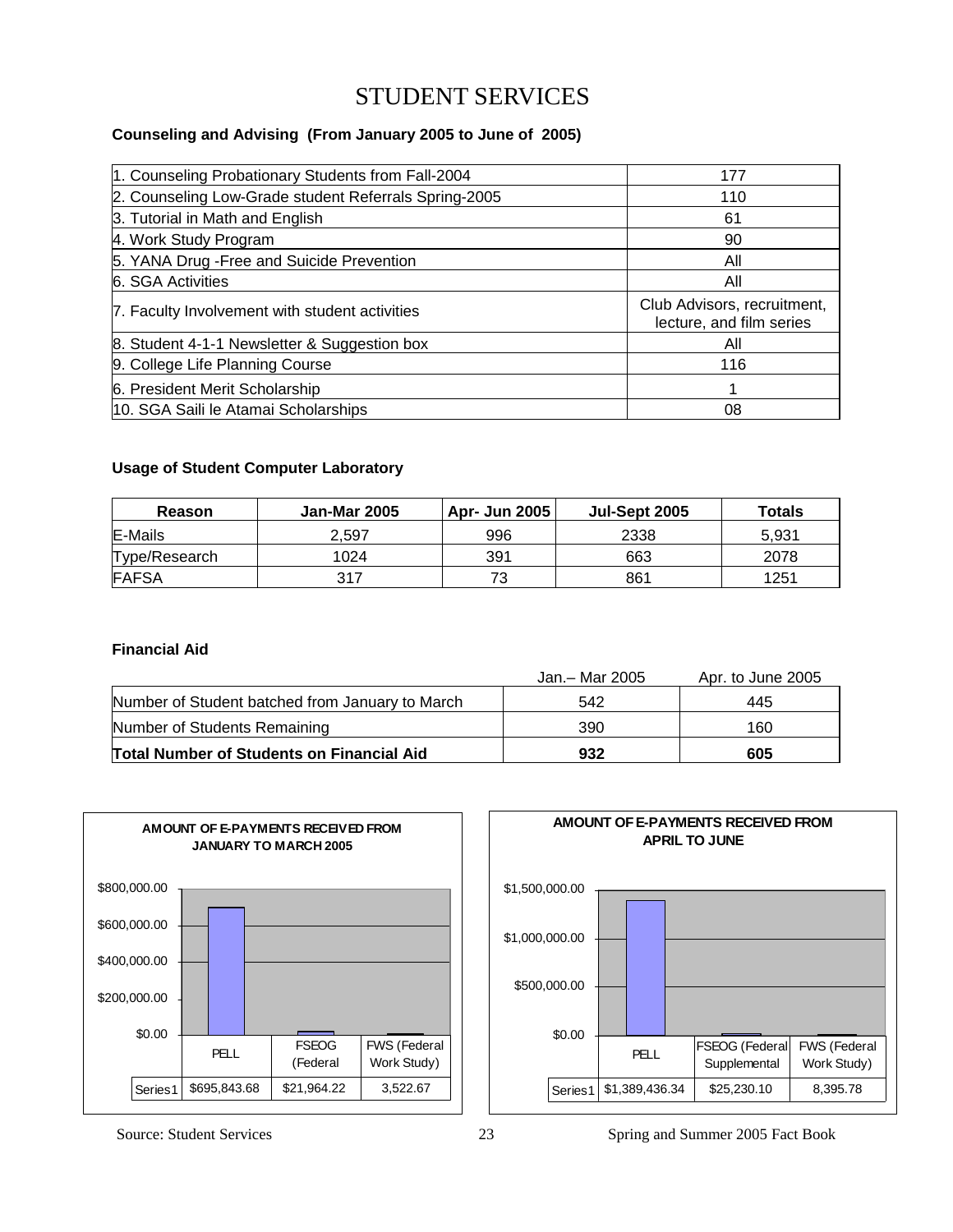#### **LEARNING RESOURCES**

#### **LIBRARY**

|                          | January to March 2005: |        | April to June 2005 July to Sept 2005 |
|--------------------------|------------------------|--------|--------------------------------------|
| Library Usage            | 39.327                 | 28.053 | 25,805                               |
| <b>Computer Usage</b>    | 6.152                  | 4.515  | 9.575                                |
| <b>Books Checked Out</b> | 419                    | 135    | 58                                   |

#### **COMPUTER LABS**

Computers installed in Spring 2005:

| <b>Department</b>              | <b>Number of Computers</b> | <b>Number of Laser</b><br><b>Printers</b> |
|--------------------------------|----------------------------|-------------------------------------------|
| Math                           |                            |                                           |
| <b>Science</b>                 |                            |                                           |
| Art                            |                            |                                           |
| <b>Trades and Technology</b>   |                            |                                           |
| <b>Student Services</b>        |                            |                                           |
| <b>Social Science</b>          |                            |                                           |
| <b>Language and Literature</b> |                            |                                           |
| <b>Nursing</b>                 |                            |                                           |
| Library                        |                            |                                           |

| ∟ab           | <b>Days</b> | <b>Hours</b> | new<br>computers | new<br>printers | <b>Note</b>                  |
|---------------|-------------|--------------|------------------|-----------------|------------------------------|
| Temporary Lab | Mon-Fri     | 8am-4pm      | 12               | 1               | Closed<br>2nd week<br>of May |
| Renovated Lab | Mon-Fri     | 8am-4pm      | 30               |                 | Opened<br>2nd week<br>of May |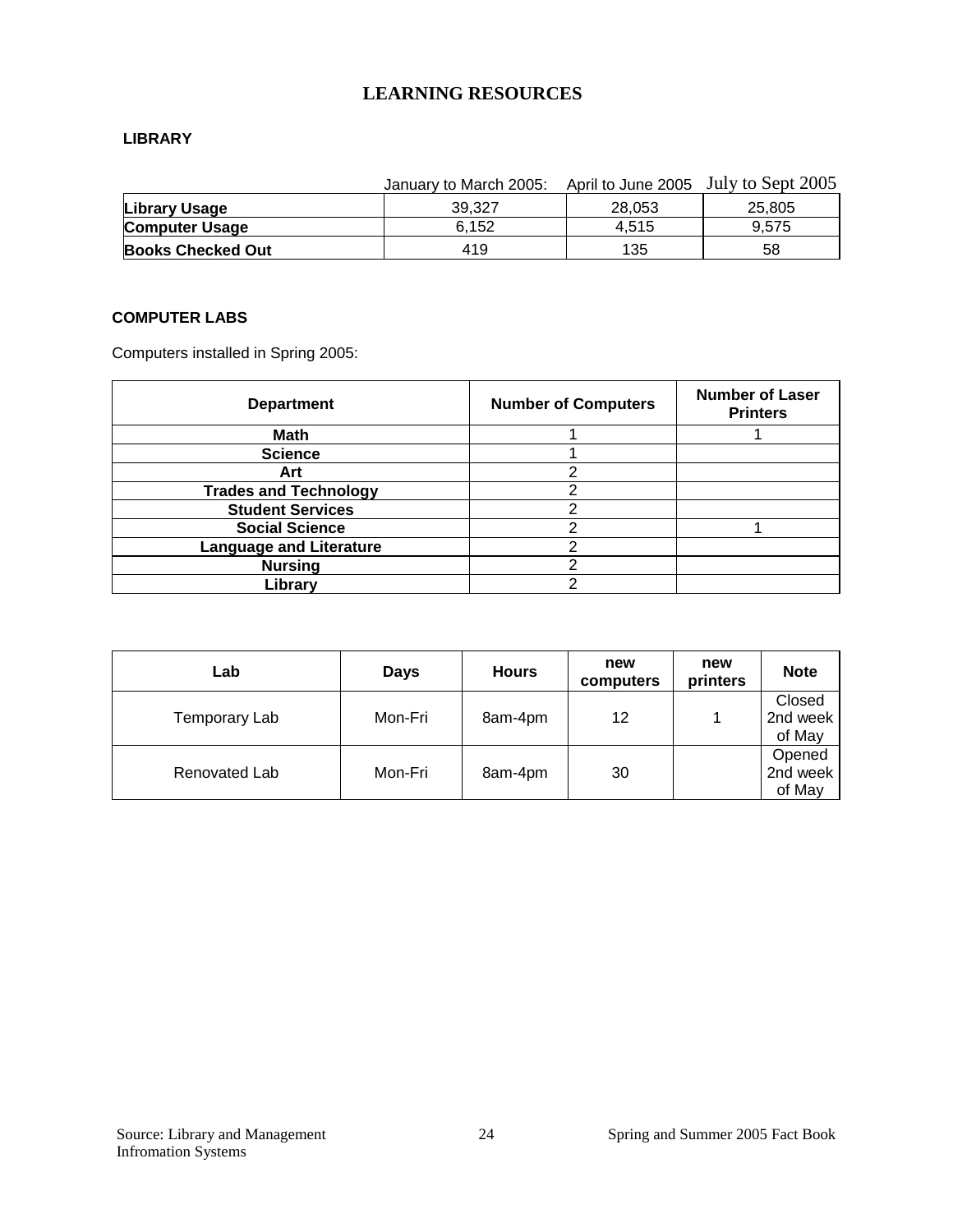

| <b>REVENUE SOURCES</b>                       |           |
|----------------------------------------------|-----------|
| <b>General Fund Subsidy</b>                  | 2,243,000 |
| DOI Grant-In-Aid                             | 1,379,000 |
| Sub-Total                                    | 3,622,000 |
|                                              |           |
| Estimated Revenues to be collected from ASCC | 603,000   |
| Total                                        | 4,225,000 |
| <b>GRANTS</b>                                |           |
| <b>FEDERAL GRANTS</b>                        | 1,920,410 |
| <b>ENDOWMENT FUNDS</b>                       | 214,590   |
| (Matching for Grants)                        |           |
| Total                                        | 2,135,000 |
| <b>GRAND TOTAL</b>                           | 6,360,000 |

Source: Business Office 25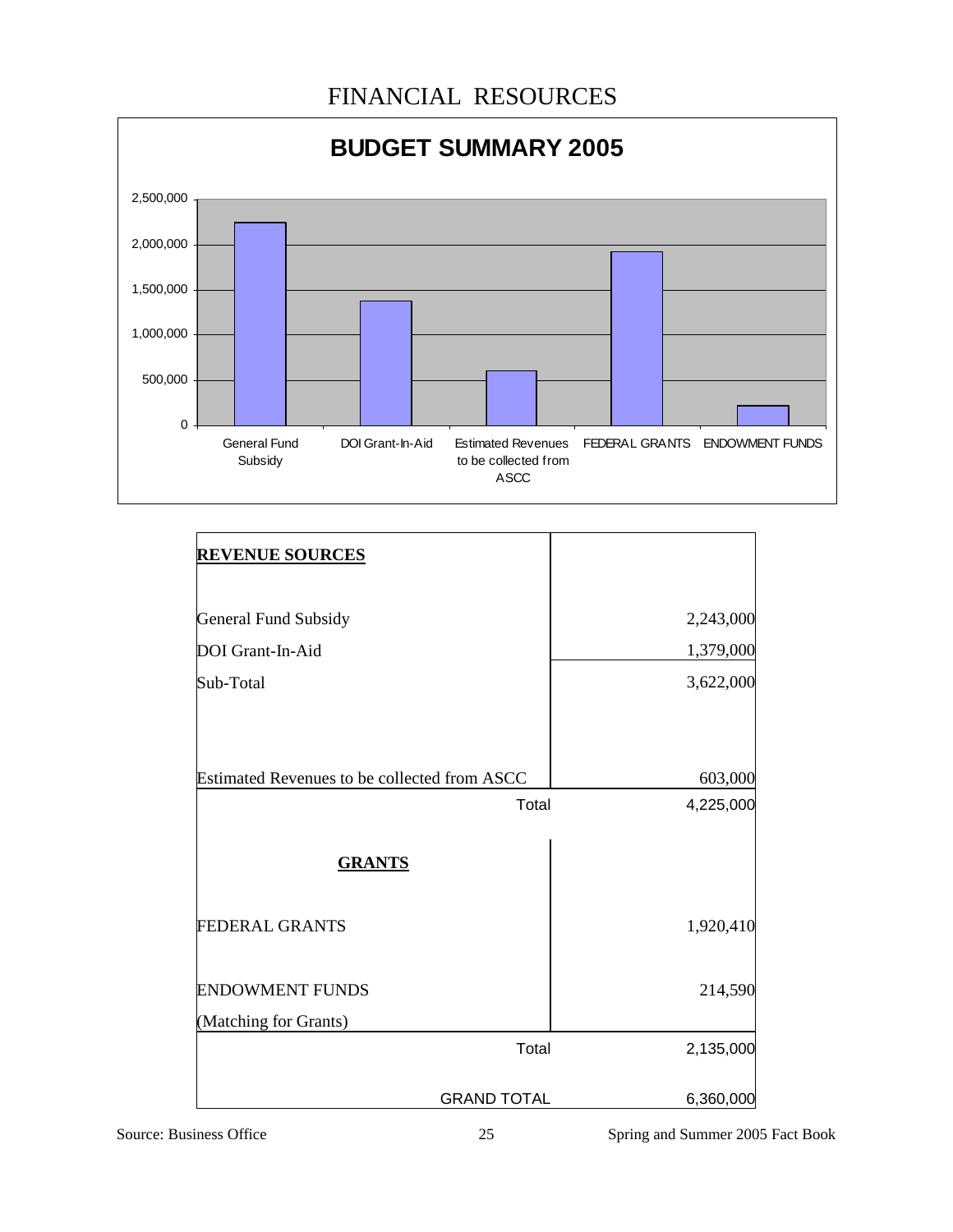|                                              |                  |    | 2005    |                  |    |                |
|----------------------------------------------|------------------|----|---------|------------------|----|----------------|
| <b>Personnel Action</b>                      | <b>Jan-March</b> |    | Apr-Jun | <b>July-Sept</b> |    | <b>Total</b>   |
| <b>Completion of Contract</b>                |                  | 6  | 3       |                  |    | 9              |
| Contract Workers converted to Career Service |                  | 2  |         |                  | 3  | 3              |
| Renewal of contracts                         |                  | 10 | 7       |                  |    | 17             |
| <b>Yearly Evaluations</b>                    |                  |    | 15      |                  |    | 15             |
| <b>Employees Terminated</b>                  |                  |    |         |                  |    | 1              |
| Resignations                                 |                  |    | 2       |                  |    | $\mathbf{2}$   |
| New Hires                                    |                  |    | 22      |                  | 8  | 30             |
| Transfer of Employees                        |                  |    |         |                  |    | 1              |
| <b>Retired Employees</b>                     |                  |    |         |                  | 3  | 3              |
| <b>Yearly Increments</b>                     |                  |    |         |                  | 20 | 20             |
| No. of Public complaints                     |                  |    |         |                  | 2  | $\overline{2}$ |

# HUMAN RESOURCES

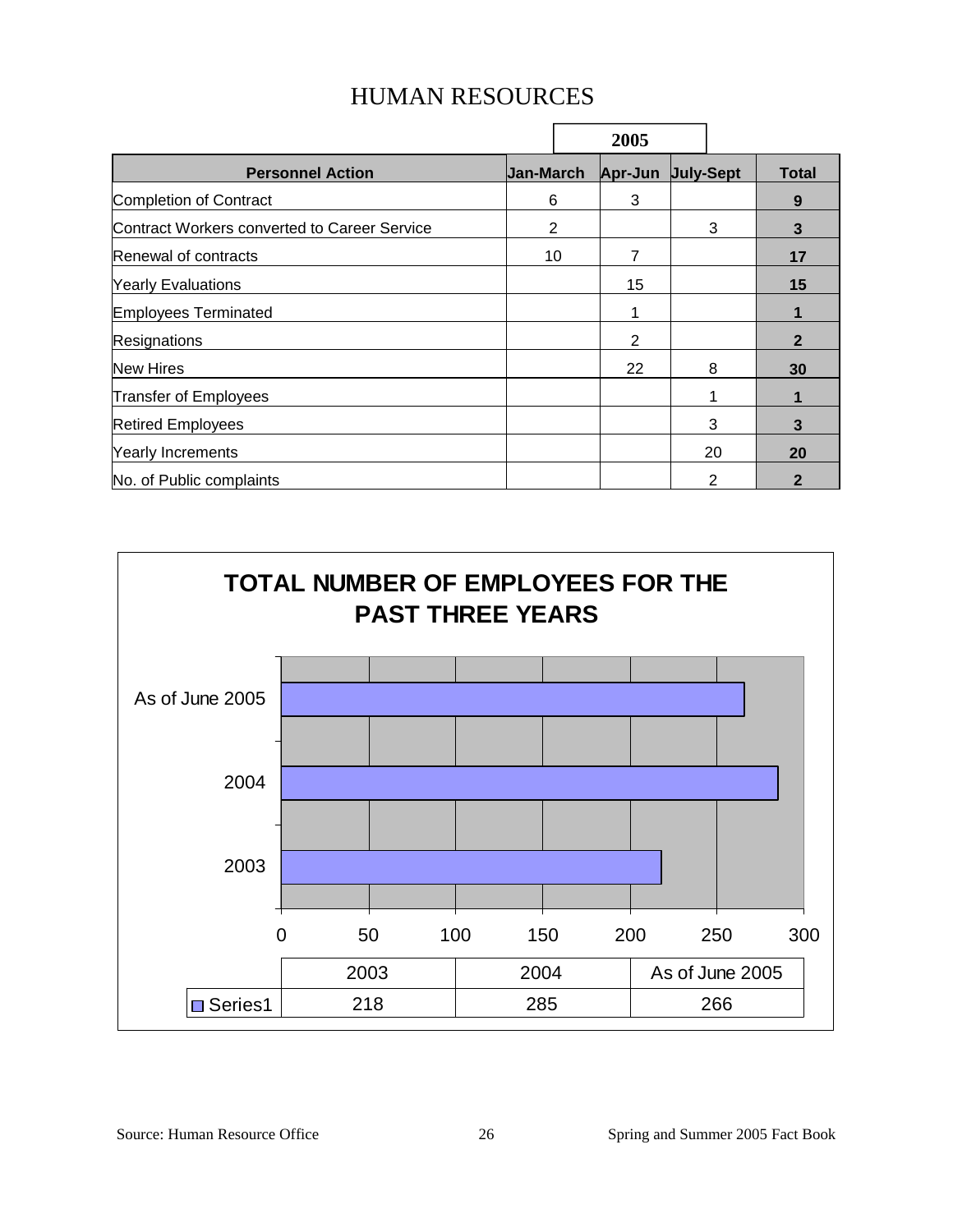## SPRING 2005 GRADUATE PROFILE





Source: Graduate Transcripts 27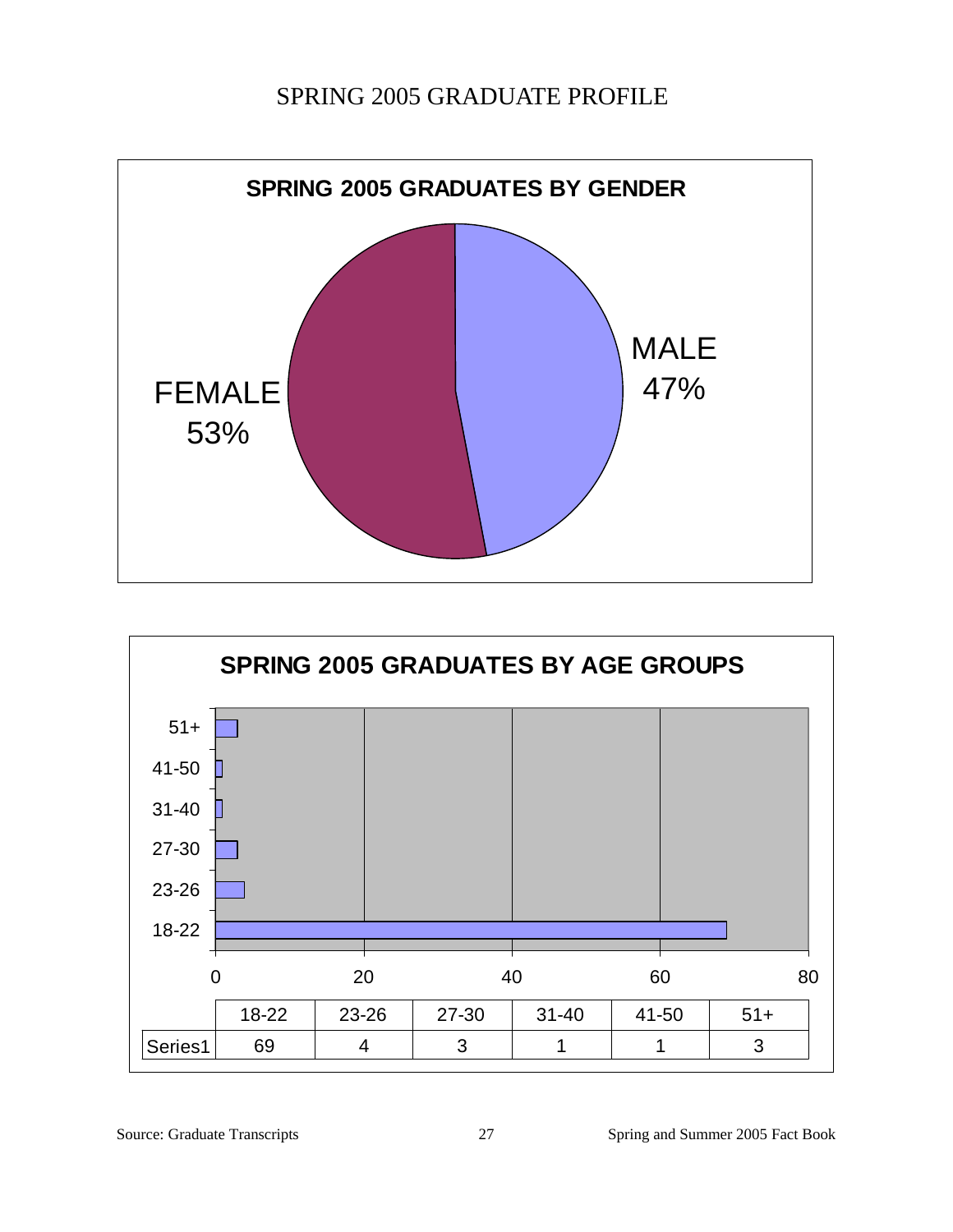

| Spring 2005                            |                |  |  |
|----------------------------------------|----------------|--|--|
| Major                                  | <b>Total</b>   |  |  |
| AA-Art                                 | 3              |  |  |
| <b>AA-Education</b>                    | 0              |  |  |
| <b>AA-Human Services</b>               | 4              |  |  |
| <b>AA-Liberal Arts</b>                 | 37             |  |  |
| <b>AA-Marine Science</b>               | 1              |  |  |
| <b>AA-Music</b>                        | 0              |  |  |
| <b>AA-Pre Law</b>                      | 4              |  |  |
| <b>AA-Political Science</b>            | 0              |  |  |
| AA-General Agr./Nat. Resources         | 3              |  |  |
| <b>Total AA Degreees</b>               | 52             |  |  |
|                                        |                |  |  |
| AS-Accounting                          | $\overline{2}$ |  |  |
| <b>AS-Architectural Drafting</b>       | $\overline{2}$ |  |  |
| <b>AS-Automotive Repair</b>            | $\overline{4}$ |  |  |
| <b>AS-Business Management</b>          | 7              |  |  |
| <b>AS-Electronics</b>                  | 0              |  |  |
| <b>AS-Civil Engineering Technology</b> |                |  |  |
| <b>AS-Criminal Justice</b>             | $\overline{2}$ |  |  |
| <b>AS-Health Science</b>               | $\overline{4}$ |  |  |
| <b>Total AS Degrees</b>                | 22             |  |  |